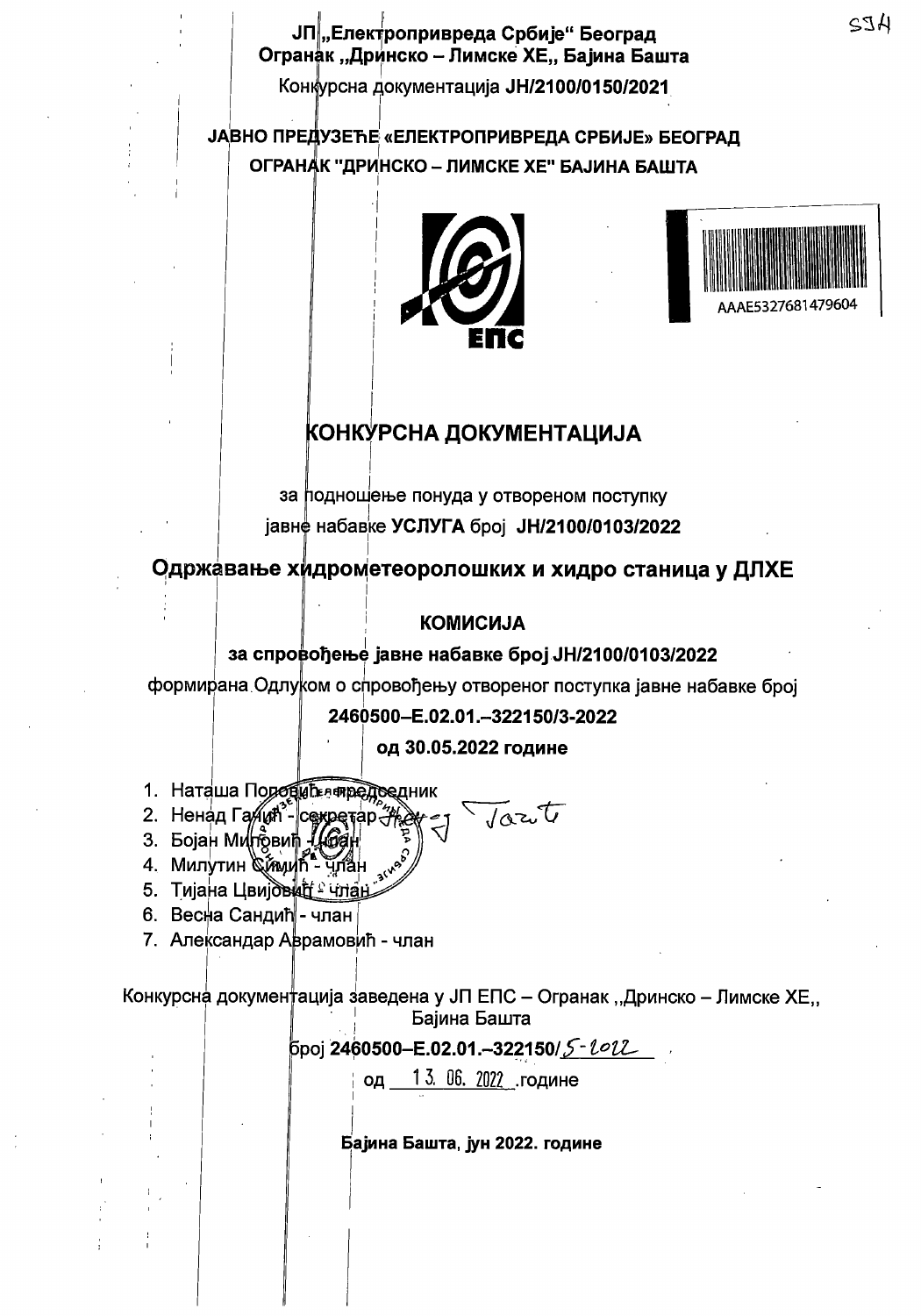## OPŠTI PODACI O PREDMETU NABAVKE

Naziv; 6 raziv, 6 raziv, 6 raziv, 6 raziv, 6 raziv, 6 raziv, 6 raziv, 6 raziv, 6 raziv, 6 raziv, 7 raziv, 7 ra Vrsta predmeta nabavke: Usluge

Opis:

Predmet jayne nabavke je održavanje hidrometeoroloških i hidro stanica u DLHE. Detaljni podaci o predmetu nabavke navedeni su u Tehničkoj specifikaciji.

#### Ostale napomene

|        | OPŠTI PODACI O PREDMETU NABAVKE |        | $\mathbf{L}$ .              |                                       |                                                                              |                                                                                                                                                                              |                                                                                                                                                                                                                                         |                               | $\mathbf 1$ |
|--------|---------------------------------|--------|-----------------------------|---------------------------------------|------------------------------------------------------------------------------|------------------------------------------------------------------------------------------------------------------------------------------------------------------------------|-----------------------------------------------------------------------------------------------------------------------------------------------------------------------------------------------------------------------------------------|-------------------------------|-------------|
|        |                                 |        |                             |                                       |                                                                              |                                                                                                                                                                              |                                                                                                                                                                                                                                         |                               |             |
|        |                                 |        |                             |                                       |                                                                              |                                                                                                                                                                              |                                                                                                                                                                                                                                         |                               |             |
|        |                                 |        |                             |                                       |                                                                              |                                                                                                                                                                              |                                                                                                                                                                                                                                         |                               |             |
|        |                                 |        |                             |                                       |                                                                              |                                                                                                                                                                              |                                                                                                                                                                                                                                         |                               |             |
| $\sim$ | $\mathbf{I}$                    |        |                             |                                       |                                                                              |                                                                                                                                                                              |                                                                                                                                                                                                                                         |                               |             |
|        |                                 |        |                             |                                       |                                                                              |                                                                                                                                                                              |                                                                                                                                                                                                                                         |                               |             |
|        |                                 |        |                             |                                       |                                                                              |                                                                                                                                                                              |                                                                                                                                                                                                                                         |                               |             |
|        |                                 |        |                             |                                       |                                                                              |                                                                                                                                                                              |                                                                                                                                                                                                                                         |                               |             |
|        |                                 |        |                             |                                       |                                                                              | $\mathcal{L}^{\mathcal{L}}(\mathcal{L}^{\mathcal{L}})$ and $\mathcal{L}^{\mathcal{L}}(\mathcal{L}^{\mathcal{L}})$ and $\mathcal{L}^{\mathcal{L}}(\mathcal{L}^{\mathcal{L}})$ |                                                                                                                                                                                                                                         |                               |             |
|        |                                 |        |                             |                                       |                                                                              |                                                                                                                                                                              |                                                                                                                                                                                                                                         |                               |             |
|        |                                 |        |                             |                                       |                                                                              |                                                                                                                                                                              | $\mathcal{L}^{\mathcal{L}}(\mathcal{L}^{\mathcal{L}})$ and $\mathcal{L}^{\mathcal{L}}(\mathcal{L}^{\mathcal{L}})$ and $\mathcal{L}^{\mathcal{L}}(\mathcal{L}^{\mathcal{L}})$ and $\mathcal{L}^{\mathcal{L}}(\mathcal{L}^{\mathcal{L}})$ |                               |             |
|        |                                 |        |                             |                                       |                                                                              |                                                                                                                                                                              |                                                                                                                                                                                                                                         |                               |             |
|        |                                 |        |                             |                                       |                                                                              |                                                                                                                                                                              |                                                                                                                                                                                                                                         |                               |             |
|        |                                 |        |                             |                                       |                                                                              |                                                                                                                                                                              |                                                                                                                                                                                                                                         |                               |             |
|        |                                 |        |                             |                                       |                                                                              |                                                                                                                                                                              |                                                                                                                                                                                                                                         |                               |             |
|        |                                 |        |                             | <b>Contract</b>                       |                                                                              |                                                                                                                                                                              |                                                                                                                                                                                                                                         |                               |             |
|        |                                 |        |                             |                                       |                                                                              |                                                                                                                                                                              |                                                                                                                                                                                                                                         |                               |             |
|        |                                 |        |                             |                                       |                                                                              |                                                                                                                                                                              |                                                                                                                                                                                                                                         |                               |             |
|        |                                 |        |                             |                                       |                                                                              |                                                                                                                                                                              |                                                                                                                                                                                                                                         |                               |             |
|        |                                 | $\sim$ |                             |                                       |                                                                              |                                                                                                                                                                              |                                                                                                                                                                                                                                         |                               |             |
|        |                                 |        |                             |                                       |                                                                              |                                                                                                                                                                              |                                                                                                                                                                                                                                         |                               |             |
|        |                                 |        |                             |                                       |                                                                              |                                                                                                                                                                              |                                                                                                                                                                                                                                         |                               |             |
|        |                                 |        |                             | $\mathbf{1}$                          | $\mathcal{O}(\mathcal{O}(n^2))$ . The set of $\mathcal{O}(\mathcal{O}(n^2))$ |                                                                                                                                                                              |                                                                                                                                                                                                                                         |                               |             |
|        |                                 |        | $\sim$ $\sim$ $\sim$ $\sim$ |                                       |                                                                              |                                                                                                                                                                              |                                                                                                                                                                                                                                         |                               |             |
|        |                                 |        |                             |                                       |                                                                              |                                                                                                                                                                              |                                                                                                                                                                                                                                         |                               |             |
|        |                                 |        |                             |                                       |                                                                              |                                                                                                                                                                              |                                                                                                                                                                                                                                         |                               |             |
|        |                                 |        |                             |                                       |                                                                              |                                                                                                                                                                              |                                                                                                                                                                                                                                         |                               |             |
|        |                                 |        |                             |                                       |                                                                              |                                                                                                                                                                              |                                                                                                                                                                                                                                         |                               |             |
|        |                                 |        |                             |                                       |                                                                              |                                                                                                                                                                              |                                                                                                                                                                                                                                         |                               |             |
|        | 1999 - Jan                      |        |                             |                                       |                                                                              |                                                                                                                                                                              |                                                                                                                                                                                                                                         |                               |             |
|        |                                 |        |                             | <b>The Control</b><br><b>Contract</b> |                                                                              |                                                                                                                                                                              | the contract of the contract of the contract of                                                                                                                                                                                         |                               |             |
|        |                                 |        | $\sim$ $\sim$               |                                       |                                                                              |                                                                                                                                                                              |                                                                                                                                                                                                                                         |                               |             |
|        | $\alpha$                        |        |                             |                                       |                                                                              |                                                                                                                                                                              |                                                                                                                                                                                                                                         | and the state of the state of |             |
|        |                                 |        |                             |                                       |                                                                              | $\cdot$                                                                                                                                                                      |                                                                                                                                                                                                                                         |                               |             |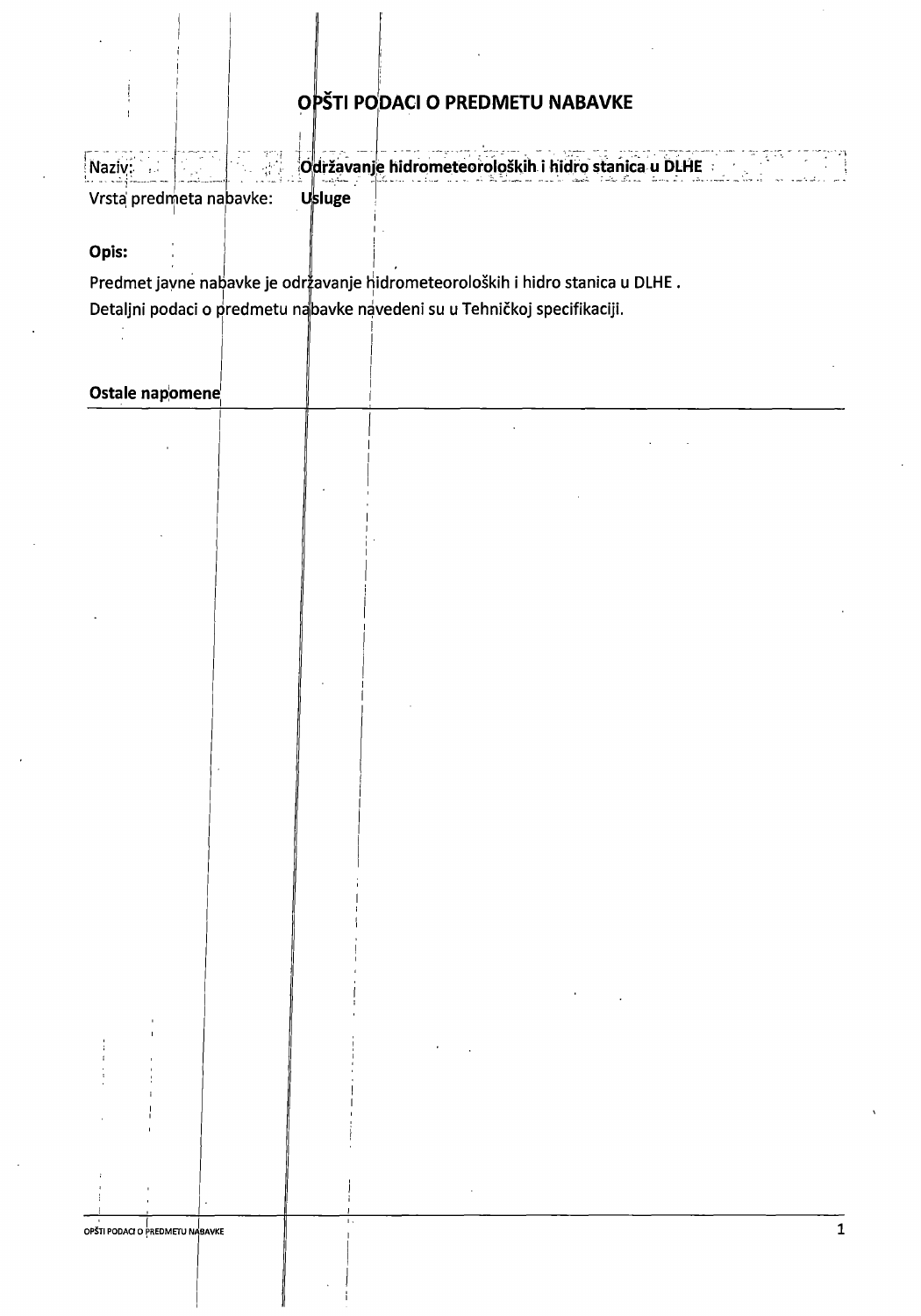# Ограна≰ "Дринско – Лимске ХЕ" Бајина Башта ЛЛ "Електропривреда Србије" Београд

Конкурсна документација ЈН/2100/0150/2021

# <u>АСМИАЯМФИЦЯ СПЕЦИФИКАЦИЈА</u>

## **BPCTA, ONNC N OENM YCNYLA**

Једногодишње одржавање метеоролошких и хидролошких станица се спроводи за:

- Davis, USA (y даљеји тексту AMC) и  $\bullet$  5 комада аутоматских метефролошких станица типа: VantagePro2 Plus произвођача:
- Campbell CR300 (4 komaga) произвођача: Campbell, USA (у даљем тексту AXC). • 5 комада аутоматфких хидролошких станица типа: Campbell CR6 (1 комад) и

AMC типа VantagePro2 Plus произвођача Davis USA су инсталиране на локацијама:

- $1\,$ , Бајина Башта управна зграда Огранка "Дринско Лимске ХЕ",
- . втшва внијаетектр,ане "Бајина Башта,
- $3a$ овине Акум $\psi$ лација "Лазићи", ंध
- $A'$  Нова $|$ Варош Управна аграда "Лимских ХЕ" и
- 

покапијама: AXC типа Самрры СR3/D и Самрры СR6 произвођача Сатрон USA су инсталиране на

- 1. Пожега на реци Скрапеж,
- 2. Рупељево на реци Ђетињи,
- 3. Bирово на реци Моравици,
- и вавqоМ вндепаЄ ицеq вн оД непа С.
- 5. Фоча на репи Дрини.

ЕПС, Огранак Дринско⊩ Лимске Хидроелектране и састоји се од: у складу са спецификајцијом АМС и АХС станица које су уграђене и пуштене у рад у ЈП

- от в месепи. понуђач може приступити само ако је од последњег ремонта те станице протекло више 10 излазака на терен). Редовном одржавању (ремонту) сваке станице изабрани инсталисаним станицама - једанпут по станици током рока извршења услуга (укупно терен у циљу редрвног прегледа, сервисирања, баждарења и мерења на свим 1. Услуга редовног одржавања хидролошких и метеоролошких станица - Изласци на
- је обавезан да врши континуално у току рока извршења услуга; 10 станица са услугом ГПРС преноса података за укупно 4 станице пружалац услуга 2. Услуге хостовања мер сајта АМС и АХС на web серверу пружаоца услуга за укупно
- да садрже све податке од пуштања станице у рад, уједом унону рока мавршења услуга. Архивирани подаци за сваку станицу морају пружаоца услуга, за укупно 10 станица пружалац услуга је обавезан да вршу 3. Услуге архивирања података на архивском серверу или архивском медију
- извршења услуга; за свих/10 станица пружалац услуга је обавезан да врши континуално у току рока 4. Услуге континуалног мониторинга, валидације осматрања и прегледа података
- да на захтев Наруниоца обезбеди и 3 истоветне услуге без накнаде; мереним подацима за свих 10 станица. Поред наведеног пружалац услуга је обавезан архивираних података за одређени временски период, услуге израде извештаја са станице обезбеди услуге техничке подршке, испоруку уређених измерених  $-$  Пружалац услуга је обавезан да у току рока извршења услуга на мер сајту сваке  $5.$  Услуге израде сталних извештаја и услуге технчке подршке и извештаја на захтев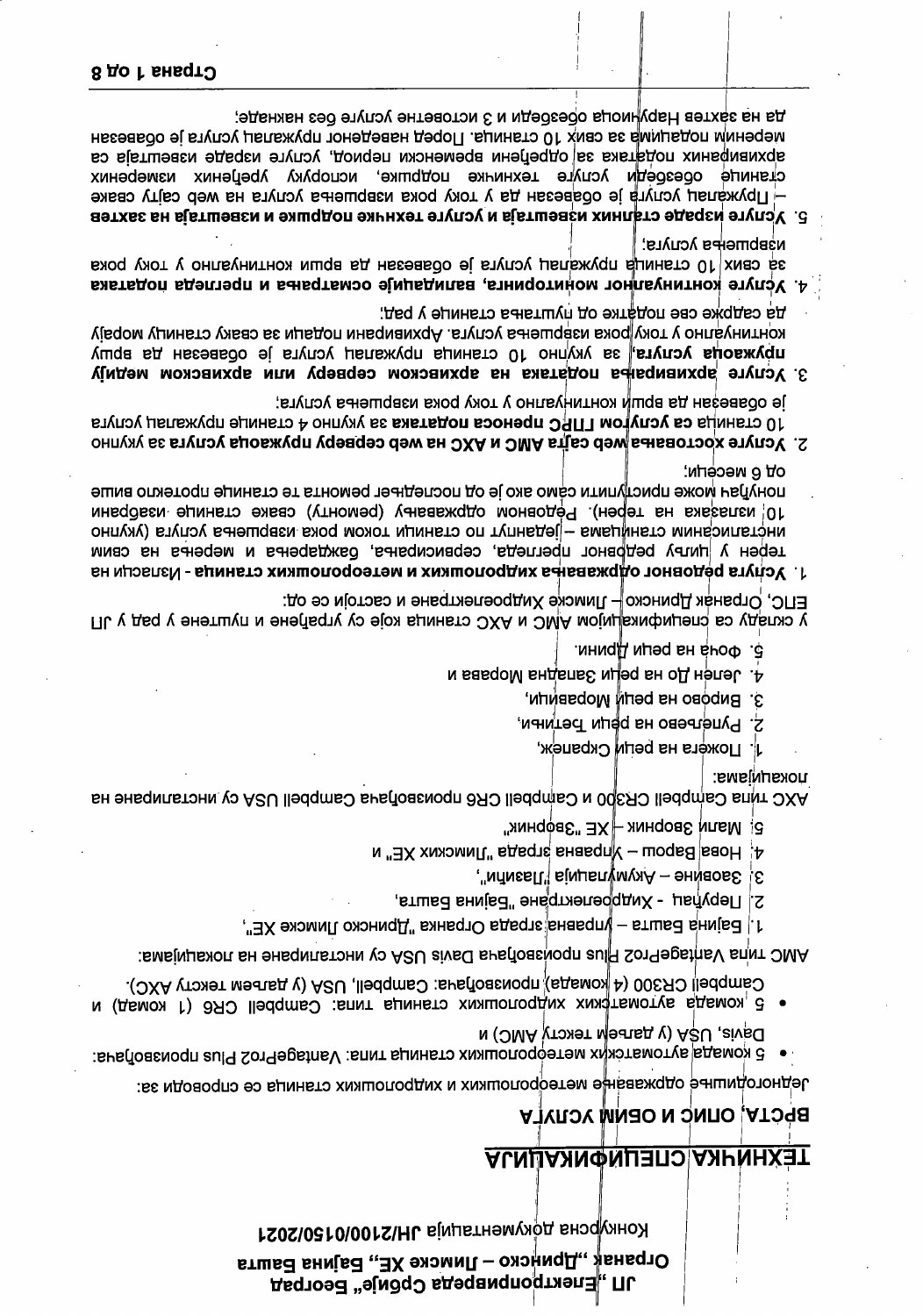### **ЈП "Електропривреда Србије" Београд** Огранак "Дринско – Лимске ХЕ., Бајина Башта Конкурсна документација ЈН/2100/0103/2022

- 6. Услуга ванредног одржавања хидролошких и метеоролошких станица У случају квара, застоја, прекида рада и сл. било које од наведених станица у току рока извршења услуга пружалац услуга је обавезан да на позив Наручиоца изађе на терен и, без накнаде, отклони све недостатке:
- 7. Испоруке обавезних резервних делова, по потреби:
	- 7.1. Davis Anemometer комада 1
	- 7.2. Davis Temperature/Humidity Digital Sensor Board комада 1
	- 7.3. Davis Rain Collector VP2 Base for Pole or Post mount US (0,01" per tip), Metric  $(0,2 \text{ mm per tip}) -$ комада 1
	- 7.4. Davis Rain Collector Cone Replecemet Kit, with logo комада 1
	- 7.5. Davis WeatherLink with Standard Data Logger Serial Port, compatible with Envov  $8X -$ комада 1
	- 7.6. PCBA for Wireless Integrated Sensor Suite, OV комада 1
	- 7.7. Campbell Temp Probe (-50 to +70С) комада 1
	- 7.8. Campbell CSC Sonic Ranging Sensor комада 1 на реверс до 12 месеци
	- 7.9. Campbell CR300 Datalogger (-40 to +70C) комада 1 на реверс до 12 месеци

Пружалац услуга, резервне делове наведене на позицијама од 8.1. до 8.7. ће испоручити само у случају да се у току редовног или ванредног одржавања укаже потреба за истим. У супротном наведени резервни делови се неће испоручивати.

У случају да у току рока извршења услуга дође до квара АХС, тј. до отказа Campbell CSC Sonic Ranging Sensor или Campbell CR300 Datalogger (-40 to +70С), односно отказа делова наведених на позицијама 8.8. и 8.9. изабрани понуђач је обавезан да на АХС инсталира одговарајуће исправне делове без накнаде, да Наручиоци изда реверс за исте, и да неисправне делове у току трајања уговора поправи и инсталира на АХС. Деливи који су за време поправке неисправних делова били инсталирани на АХС. након инсталације поправљених делова на АХС биће враћени изабраном понуђачу.

Пружалац услуга је обавезан да у сваком тренутку у току рока извршења услуга има на располагању резервне делове наведене на позицијама од 8.1. до 8.9.

Све остале резервне делове за којима се укаже потреба у току редовног или ванредног одржавања AMC и AXC пружалац услуга је обавезан да обезбеди о свом трошку без надокнаде.

### КВАЛИТЕТ И ТЕХНИЧКЕ КАРАКТЕРИСТИКЕ (СПЕЦИФИКАЦИЈЕ)

Одржавање AMC и AXC обухвата све инсталисане AMC и AXC у Огранку "Дринско -Лимске Хидроелектране".

Спецификација инсталисаних АМС и АХС је дата у Табели 1.

| Редни <br>број | Организациона<br>јединица | Тип<br>станице | Назив станице | Произвођач    | Тип∙<br><b>SALE OF</b>                                                                                                      |
|----------------|---------------------------|----------------|---------------|---------------|-----------------------------------------------------------------------------------------------------------------------------|
| 1.             | ХЕ Бајина Башта           | AXC.           | Фоча на Дрини | Campbell, USA | <b>Campbell CR300</b><br>УЗ сензор-SR 50A<br>Data logger - CR 300<br>Сензор температуре - RAD 06/109<br>Серијски број: 7927 |

#### Табела 1 - Спецификација АМС и АХС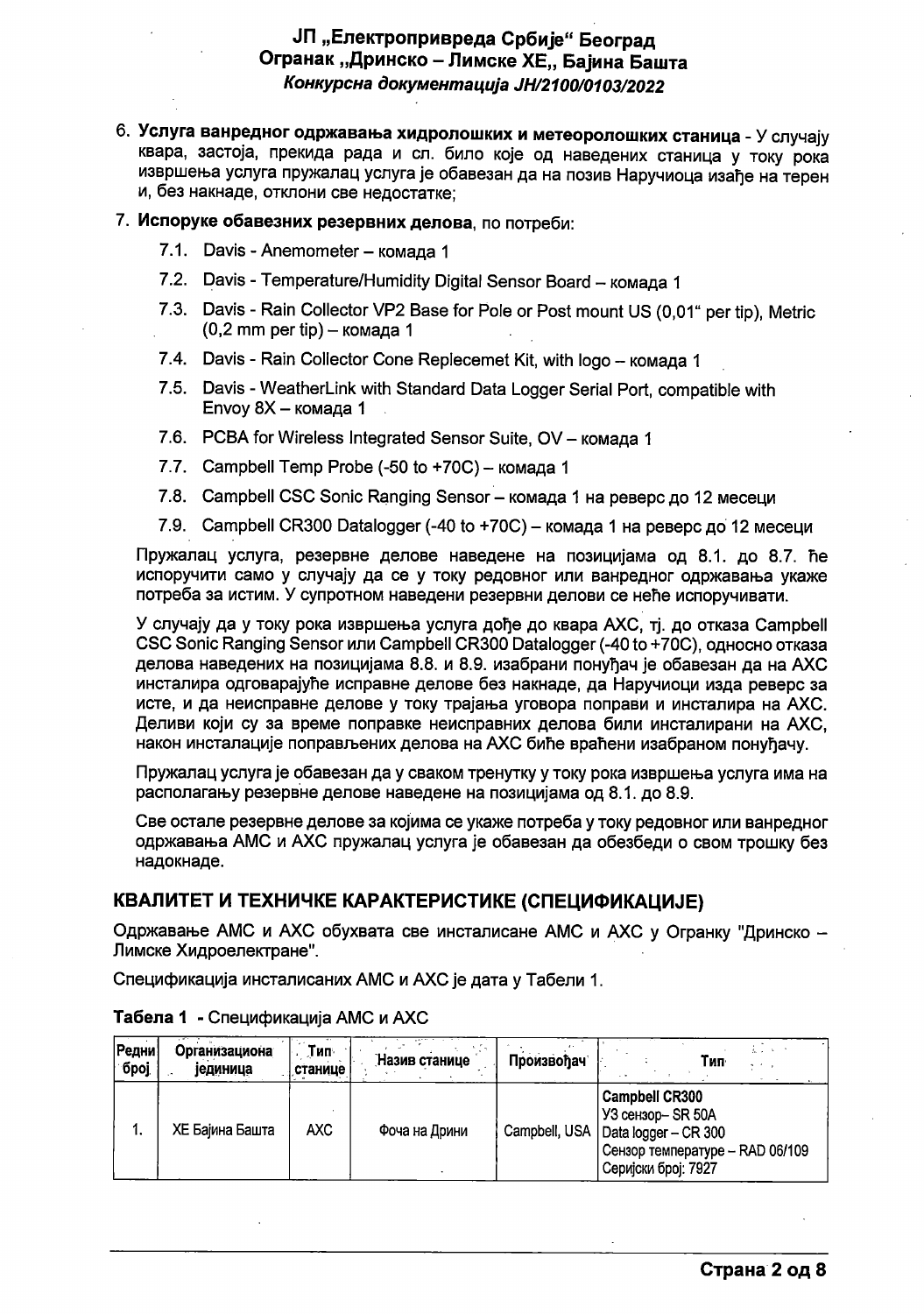## ЈП "Електропривреда Србије" Београд Огранак "Дринско – Лимске ХЕ,, Бајина Башта Конкурсна документација ЈН/2100/0103/2022

| Редни<br>број | Организациона<br>јединица<br>$\ddot{\phantom{1}}$ | Тип∙<br>станице | Назив станице<br>ちっこう あ        | Произвођач    | Тип<br>Ň.                                                                                                                     |
|---------------|---------------------------------------------------|-----------------|--------------------------------|---------------|-------------------------------------------------------------------------------------------------------------------------------|
| 2.            | <b>XE Бајина Башта</b>                            | Ѧмс             | Бајина Башта                   | Davis, USA    | VantagePro2 Plus<br>Серијски број: АО141215007                                                                                |
| 3.            | 'ХЕ Бајина Башта                                  | ∖АМС            | Перућац                        | Davis, USA    | VantagePro2 Plus<br>Серијски број: А00803А007                                                                                 |
| 4.            | . ХЕ Бајина Башта                                 | <b>AMC</b>      | Заовине                        | Davis, USA    | VantagePro2 Plus<br>Серијски број: А00803А012                                                                                 |
| 5.            | <b>XE Зворник</b>                                 | <b>AMC</b>      | Зворник                        | Davis, USA    | VantagePro2 Plus<br>Серијски број: АО141215008                                                                                |
| 6.            | Лимске ХЕ                                         | <b>AMC</b>      | Нова Варош                     | Davis, USA    | VantagePro2 Plus<br>Серијски број: АО141215011                                                                                |
| 7.            | ХЕ Електроморава                                  | <b>AXC</b>      | Пожега на Скрапежу             | Campbell, USA | <b>Campbell CR300</b><br>УЗ сензор - SR 50A<br>Data logger - CR 300<br>Сензор температуре - RAD 06/109<br>Серијски број: 7929 |
| 8.            | ХЕ Електроморава                                  | <b>AXC</b>      | Рупељево на Ђетињи             | Campbell, USA | <b>Campbell CR300</b><br>УЗ сензор - SR 50A<br>Data logger - CR 300<br>Сензор температуре - RAD 06/109<br>Серијски број: 7930 |
| 9.            | ХЕ Електроморава                                  | <b>AXC</b>      | Вирово на Моравици             | Campbell, USA | <b>Campbell CR300</b><br>УЗ сензор - SR 50A<br>Data logger - CR 300<br>Сензор температуре - RAD 06/109<br>Серијски број: 7931 |
| 10.           | ХЕ Електроморава                                  | <b>AXC</b>      | Јелен До на Западној<br>Морави | Campbell, USA | <b>Campbell CR6</b><br>УЗ сензор - SR 50A<br>Data logger - CR 6<br>Сензор температуре - RAD 06/109<br>Серијски број: 2804     |

Одржавање АМС и АХС инсталисаних у Огранку "Дринско - Лимске Хидроелектране" подразумева сервис, редовно и ванредно одржавање, баждарење, администрацију, администрацију web фајта и тд, односно:

#### 1. Услуге редовног фдржавања АМС и АХС

Редовно одржавање АМС и АХС инсталисаних у Огранку ДЛХЕ подразумева један ремонт сваке станице у току рока извршења услуга (укупно 10 ремоната) с тим да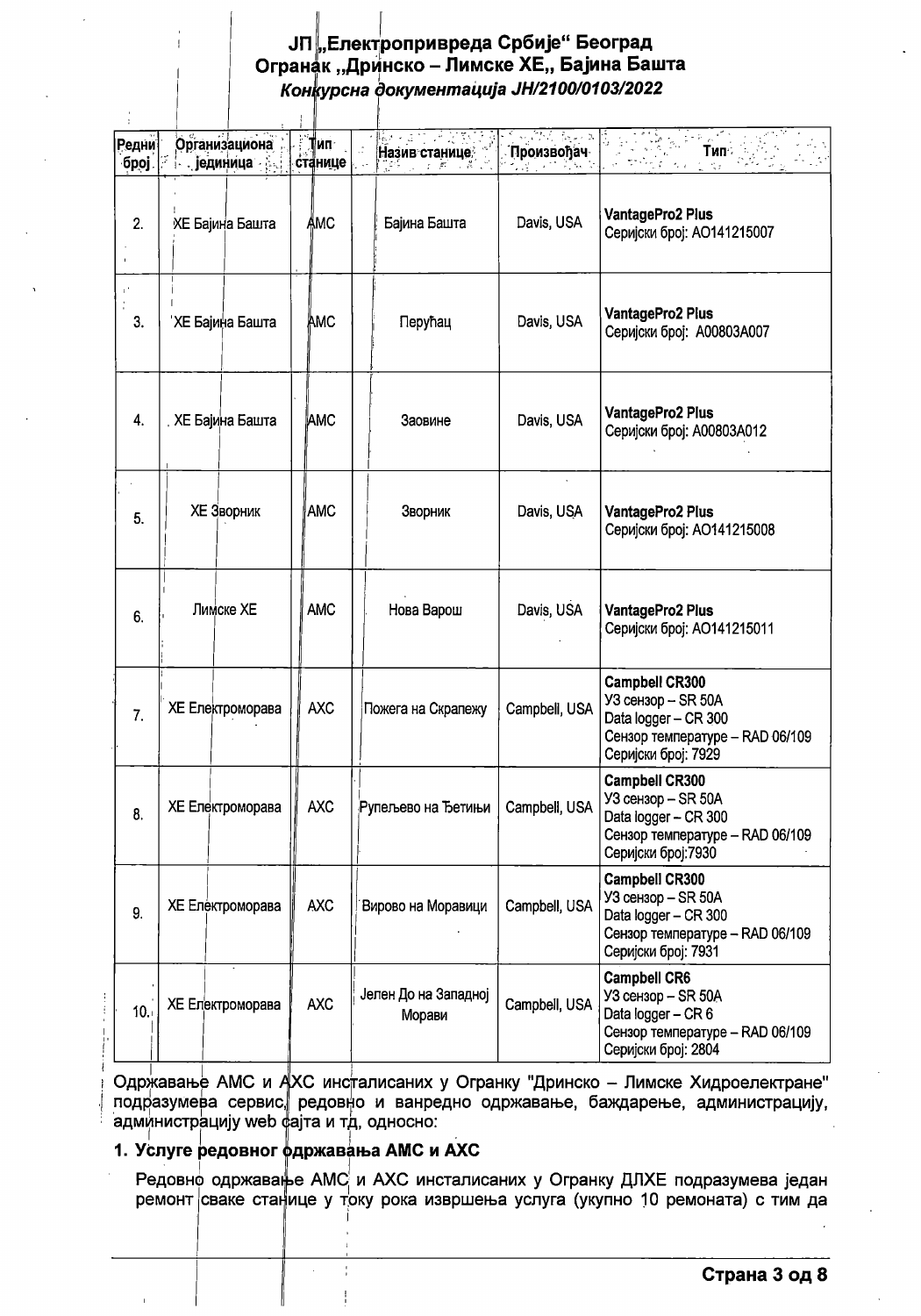### ЈП "Електропривреда Србије" Београд Огранак "Дринско – Лимске ХЕ,, Бајина Башта Конкурсна документација ЈН/2100/0103/2022

период између два ремонта једне станице не може бути краћи од 6 месеци. Ремонт сваке станице обухвата:

- 1.1. Редован излазак на терен у циљу редовног сервисирања,
- 1.2. Преглед, провера рада станице и редован сервис,
- 1.3. Провера свих сензора, подешавање и поређење и баждарење мерења,
- 1.4. Провера и замена батерије,
- 1.5. Инсталација новијег firmware-а контролера (по потреби),
- 1.6. Чишћење станице (расклапање, сензори, мембране и сл.),
- 1.7. Монтажа и инсталација додатних елемената или замене резервних делова (уколико се појави потреба за новим додатним сензором - инсталација и подешавање истог).

#### 2. Услуге хостовања web сајта АМС и АХС на web серверу пружаоца услуга са услугом ГПРС преноса података

Хостовање web сајта АМС и АХС на web серверу пружаоца услуга за свих 10 инсталисаних станица и ГПРС пренос података за 4 станице пружалац услуга је обавезан да вршу континуално у току рока извршења услуга. Ове услуге обухватају:

- 2.1. Услуге хостовања и одржавања web sajta (портала) AMC и AXC.
- 2.2. Обрада и приказ мерења,
- 2.3. Приказ бар графа,
- 2.4. Приказ графика (трендова),
- 2.5. Хронолошки приказ (дневно, седмично, месечно),
- 2.6. Корисничко упутство за коришћење web портала.
- 2.7. Ажурирање у реалном времену,
- 2.8. Пренос података преко ГПРС-а, АПН-а, пренос сервис планова и firmware-а произвођача.

#### 3. Услуге архивирања података на архивском серверу или архивском медију пружаоца услуга

Архивирања података на архивском серверу или архивском медију пружаоца услуга за за свих 10 инсталисаних АМС и АХС пружалац услуга је обавезан да вршу континуално у току рока извршења услуга. Ове услуге обухватају:

- 3.1. Архивирање (чување) података (из архивске базе података у периоду од тренутка пуштања станице у рад) на архивском медију или архивском серверу пружаоца услуга,
- 3.2. Обрада архивираних података.

#### 4. Услуге континуалног мониторинга, валидације осматрања и прегледа података

Континуални мониторинг, валидацију осматрања и преглед података, за свих 10 инсталисаних AMC и AXC, пружалац услуга је обавезан да вршу континуално у току рока извршења услуга. Ове услуге обухватају:

- 4.1. Услуге континуалног мониторинга и валидације осматрања мерења,
- 4.2. Континуирано надгледање осматрања од стране техничких лица пружаоца услуга,
- 4.3. Благовремено уочавање застоја мерења и застоја станица,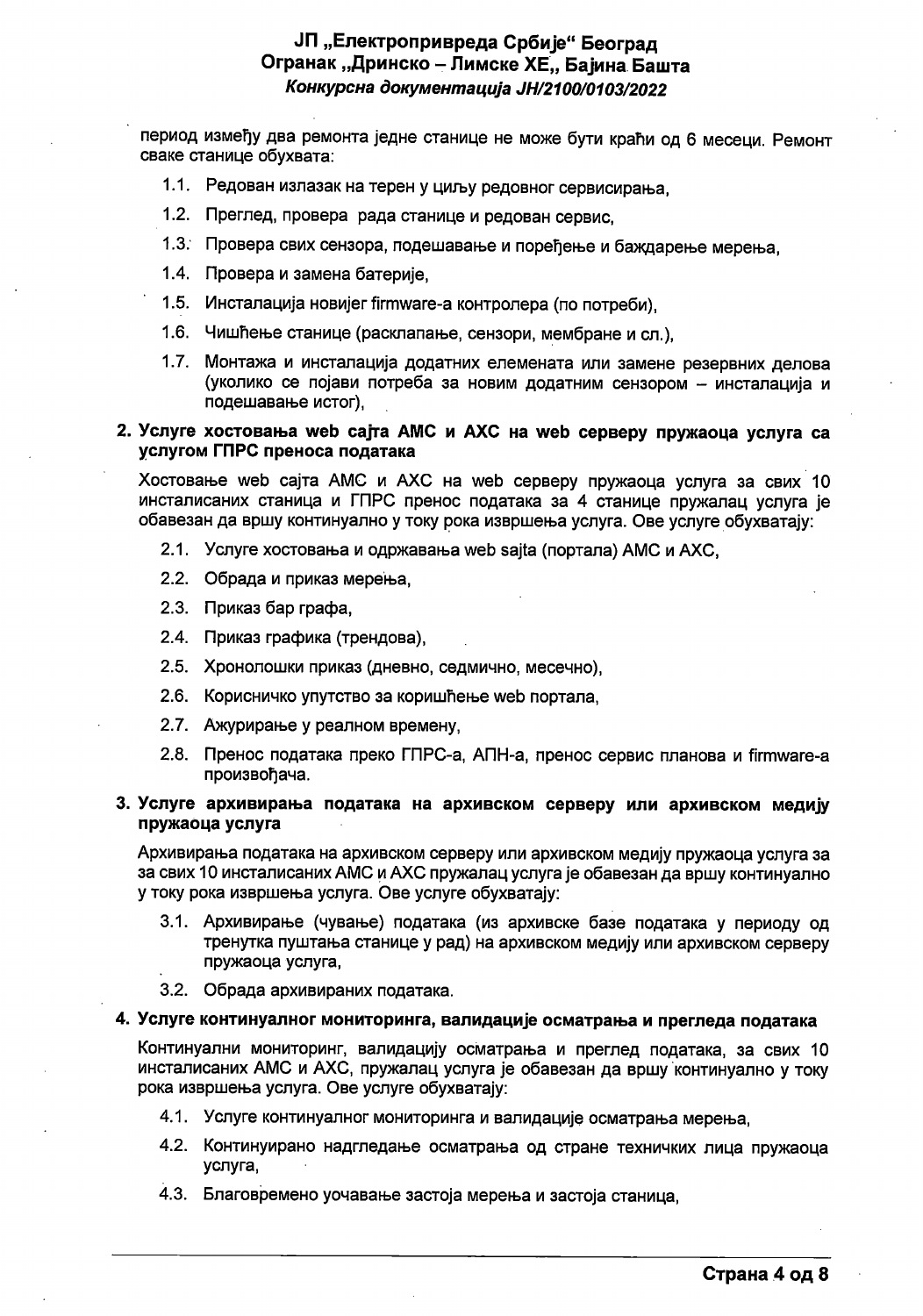### ЈП "Електропривреда Србије" Београд Огранак "Дринско - Лимске ХЕ,, Бајина Башта Конкурсна документација ЈН/2100/0103/2022

- Праћење верфдостојности (поремећај мерења, застој и сл. Праћење рада и 44. интервенција на отклањању проблема),
- 4.5. Благовременф и адекватно реаговање на уочене застоје и неправилности излазак на интервенцију у року од max. 72 h.

#### 5. Услуге израде сталних извештаја и услуге технчке подршке и извештаја на захтев

Пружалац услуга је фбавезан да у току рока извршења услуга на web сајту сваке станице фбезбеди услуге техничке подршке, испоруку уређених измерених архивираних података за одређени временски период, услуге израде извештаја са мереним подацима за свих 10 инсталисаних АМС и АХС. Поред наведеног пружалац услуга је обавезан да на захтев Наручиоца обезбеди и 3 истоветне услуге без накнаде. Ове услуге обухватају:

5.1. Генерисање текстуалних извештаја, трендова и графикона на web сајту (стални извештаји).

#### 6. Услуга ванредног одржавања хидролошких и метеоролошких станица

У случају квара, застрја, прекида рада и сл. било које од 10 инсталисаних АМС и АХС у току рока извршења услуга пружалац услуга је обавезан да на позив Наручиоца или по уочавању квара од стране пружаоца услуге, изађе на терен и, без накнаде, отклони све недостатке; Ове услуге обухватају:

- 6.1. Ванредан ифлазак на терен у случају погрешног мерења које није могуће отклонити даљинском интервенцијом, прекида рада, квара станице и сл. у циљу континуираног одржавања, по позиву наручиоца или по уочавању погрешног мерења, квара или прекида рада станице где је потребна интервенција;
- 6.2. Монтажа и инсталација додатних елемената или замена резервног дела (уколико се појави потреба за новим додатним сензором - инсталација и подешавање истог);
- 6.3. Замена де ова специфицираних у Табели 2 Спецификација обавезних резервних делова. Нови делови се уграђују по потреби приликом отказа рада, квара, немогућности поправке и сл.
- 6.4. Ванредно сервисирање (односи се на интервенције ванредног сервиса онолико пу а колико пута се јави квар или проблем у раду станице) у које спада:
	- 1) Излазак на интервенцију у року од 72 сата од позива.
	- 2) Отклањање квара,
	- 3) Провера рада станице,
	- 4) Провера свих сензора, подешавање и поређење мерења
	- 5) Чишћење станице (расклапање, чишћење сензора, мембрана и осталих ситних делова станице којима прљавштина може угрозити исправан рад, по потреби)
	- 6) Радови по захтеву (нпр. уградња новог сензора),
	- 7) Уградња резервног дела,
	- 8) Довођење станице у нормално радно мерно стање.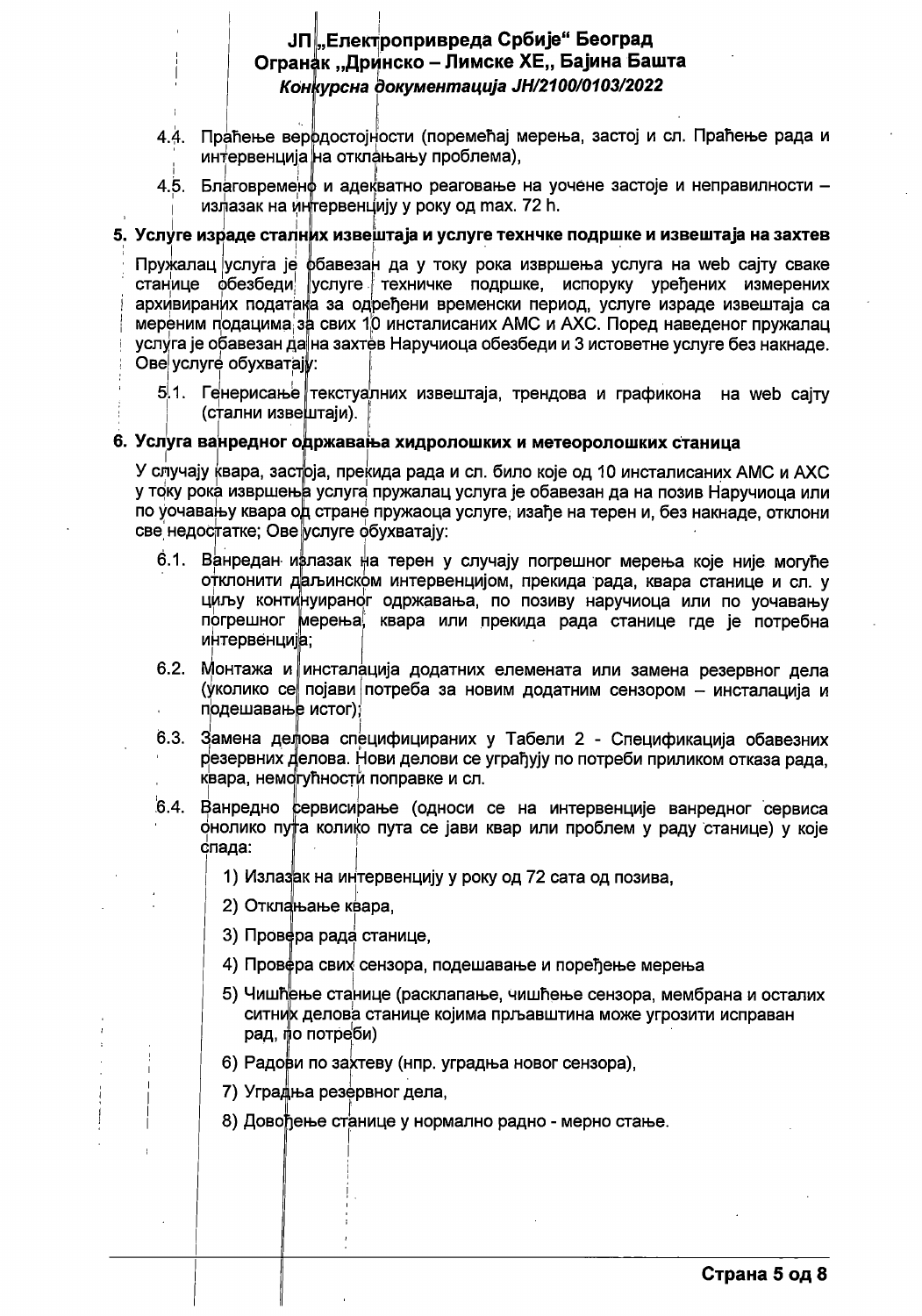### ЈП "Електропривреда Србије" Београд Огранак "Дринско – Лимске ХЕ" Бајина Башта Конкурсна документација ЈН/2100/0103/2022

#### Напомена:

- У склопу одржавања АМС и АХС, редовног и ванредног, пружалац услуга има право да монтира и постави привремен резервни део (издат на реверс) док не угради исти или одговарајући компатибилан (са истим ф-цијама) да би се у што краћем року обезбедио нормалан рад и мерење станице.
- Сви трошкови ванредног одржавања АМС и АХС, трошкови изласка на терен, трошкови превоза и тд. падају на терет пружаоца услуга,

#### 7. Обавезни резервни делови

Пружалац услуга је обавезан да у сваком тренутку у току рока извршења услуга има на располагању резервне делове наведене у Табели 2.

| Р.Б.           | Опис                                                                                                  | Шифра           | Количина |
|----------------|-------------------------------------------------------------------------------------------------------|-----------------|----------|
|                | Davis - Anemometer                                                                                    | 6410            |          |
| $\overline{2}$ | Davis - Temperature/Humidity Digital Sensor Board                                                     | 7346,166        |          |
| 3              | Davis - Rain Collector VP2 Base for Pole or Post mount<br>US (0.01" per tip), Metric (0.2 mm per tip) | 7857            |          |
| 4              | Davis - Rain Collector Cone Replacement Kit, with logo                                                | 7345,527        |          |
| 5              | Davis - WeatherLink with Standard Data Logger Serial<br>Port, compatible with Envoy 8X                | 6510SER         |          |
| 6              | PCBA for Wireless Integrated Sensor Suite, OV                                                         | 7345,913        |          |
| $\overline{7}$ | Campbell Temp Probe (-50 to +70C)                                                                     | 109-L10-PT      |          |
| 8              | <b>Campbell CSC Sonic Ranging Sensor</b><br>На реверс до 12 месеци                                    | SR50A-L10-PT    |          |
| 9              | Campbell CR300 Datalogger (-40 to +70C)<br>На реверс до 12 месеци                                     | <b>CR300-NA</b> |          |

Табела 2 - Спецификација обавезних резервних делова

Пружалац услуга, резервне делове наведене у Табели 2 на позицијама од 1 до 7 ће испоручити само у случају да се у току редовног или ванредног одржавања укаже потреба за истим. У супротном наведени резервни делови се неће испоручивати.

У случају да у току рока извршења услуга дође до квара АХС, тј. до отказа Campbell CSC Sonic Ranging Sensor или Campbell CR300 Datalogger (-40 to +70С), односно отказа делова наведених у Табели 2 на позицијама 8 и 9 изабрани понуђач је обавезан да на АХС инсталира одговарајуће исправне делове без накнаде, да Наручиоцу изда реверс за исте, и да неисправне делове у току трајања уговора поправи и инсталира на АХС. Деливи који су за време поправке неисправних делова били инсталирани на АХС, након инсталације поправљених делова на АХС биће враћени изабраном понуђачу.

Све остале резервне делове за којима се укаже потреба у току редовног или ванредног одржавања AMC и AXC пружалац услуга је обавезан да обезбеди о свом трошку без надокнаде.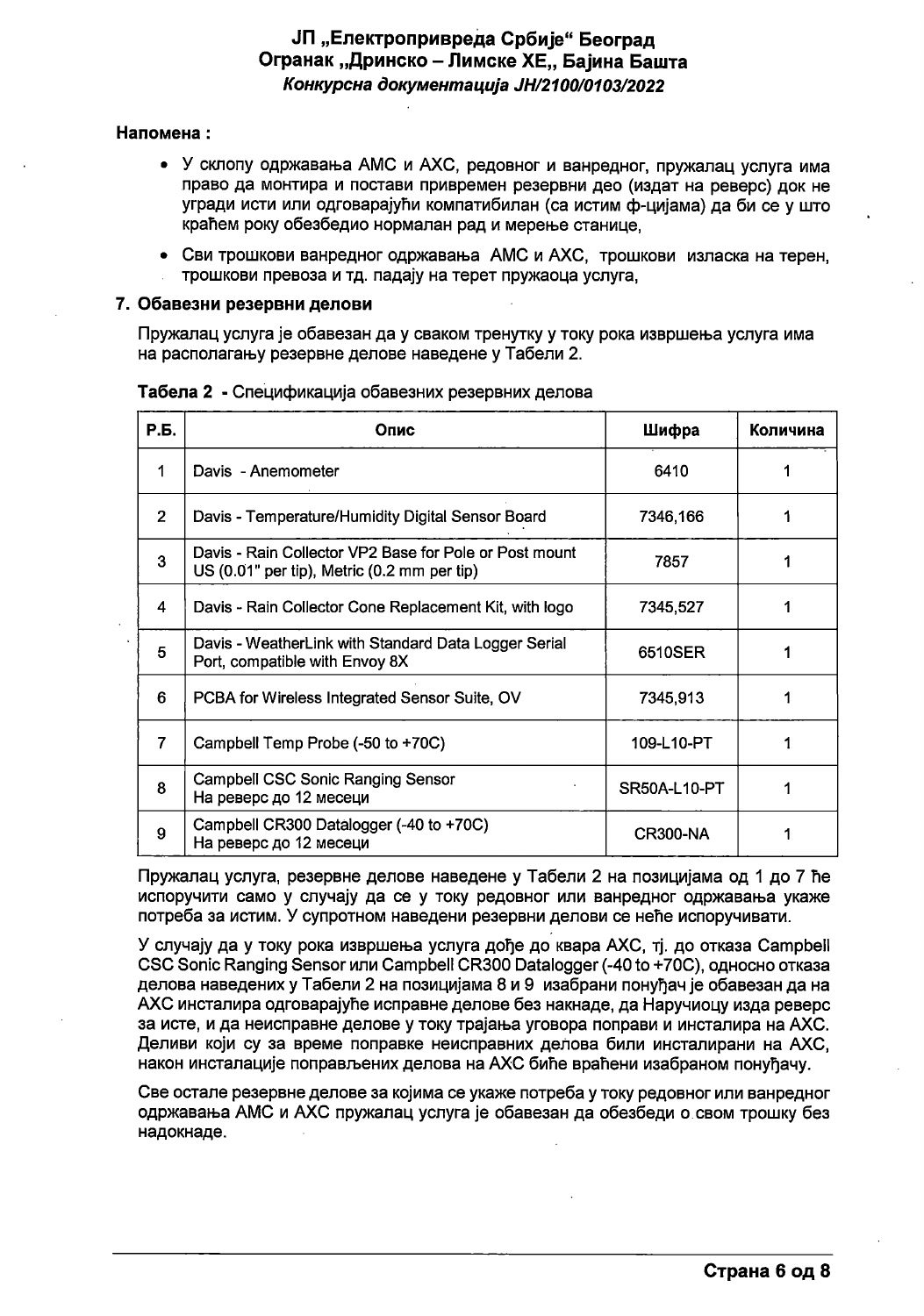## Конфурсна фокументација ЈН/2100/0103/2022 Огранак "Дринско – Лимске ХЕ" Бајина Башта JII "Електропривреда Србије" Београд

### **POK ИЗВРШЕЊА УСЛУГА**

исто се∣мора евидентирати у Записнику како ои се пратила даља динамика услуга. О термину почетка пружања усиуга ће се усагласити Наручилац и Пружалац услуга, и стране Наручиоца (максимално 20 календарских дана од дана ступања Уговора на снагу). потписивања Уговора и фтупања истог на снагу и увођења Пружаоца услуга у посао од Пружалац услуга пружање предметних услуга може започети тек након обостраног

Записника о уворењу у посао. максимално 365 (трифтотинешездесетпет) календарских дана од дана пријема Пружалац услуге се обавезује да комплетан предмет набавке изврши у року од

### **ATKIO TIPYAKAHA YCIJYLA**

а други део на терену. Пружалац услуга ће један део предметних услуга вршити у својим пословним просторима

и УХС, тј: Места пружања предмејних услуга на терену су локације на којима су инсталиране АМС

- Бајина Башта,∥управна зграда Дринско Лимске ХЕ,  $\cdot$
- Перућац, XЕ Вајина Башта, خ:
- Заовине, акумулација Лазићи, зграда објекта Филтерског Постројења Тара, ع.
- Нова Варош, ¶имске  $\chi$ Е, управна зграда, ۰Ļ
- Мали Зворник, ХЕ Зворник, управна зграда, غ.
- Пожега, мост на реци Скрапеж, ۰б.
- Pynerbebo, Mocr на реци heтињи,  $\mathbf{Z}$
- **RNDOBO' MOCL HS DENN MODSBNNN'** ۰β.
- Jenen Ho, modr на реци Западна Морава, . 6
- 10. Фоча, мост на реци Дрини, Република Српска.

## A AA AO TIMBAH A KERAHIT AT AHAH AT ALAH ALAH ALAH ALAH AGERAPA

и/или уградње дела. Квалитативни и квантијтативни пријем услуга и добара врши се приликом пружања услуге

станица. и у присуству техничкој лица електране за чије потребе и на чијој локацији је постављена Ако се услуге врше на фокацији станице тј. на терену онда се пријем услуга и добара врши

Записником о квантитативном и квалитативном пријему. Квалитативни и квантитативни пријем услуга и добара констатоваће се одговарајућим

мэорења станице фунфионишу / не функционишу исправно. Ако не функционишу уноси евентуалне коментаре и примедбе. Записник се завршава констатацијом да сва могућа прегледа/интервенције на станици, спецификацију услуга, спецификацију добара, Записник садржи; да†ум, радно време, назив и локацију станице, редни број годишњег

се разлог, предлог мера, сервиса и рок отклањања проблема или квара.

Записинк о∣квантитатином и квалитативном пријему услуга и добара потписују :

- Одговорно лице Пружаоца услуга,
- терену или на покацији станице) и CTAHNLLA (HALAGO y TOKy BPLUELEA YCTYTE N YTPAALLE AETIA AKO CE NCTO OO ABLA HA Техничко лице електране за чије потребе и на чијој локацији је постављена
- **Vrosopa**. Одговорна лица Корисника услуге (Наручиоца) задужена за праћење извршења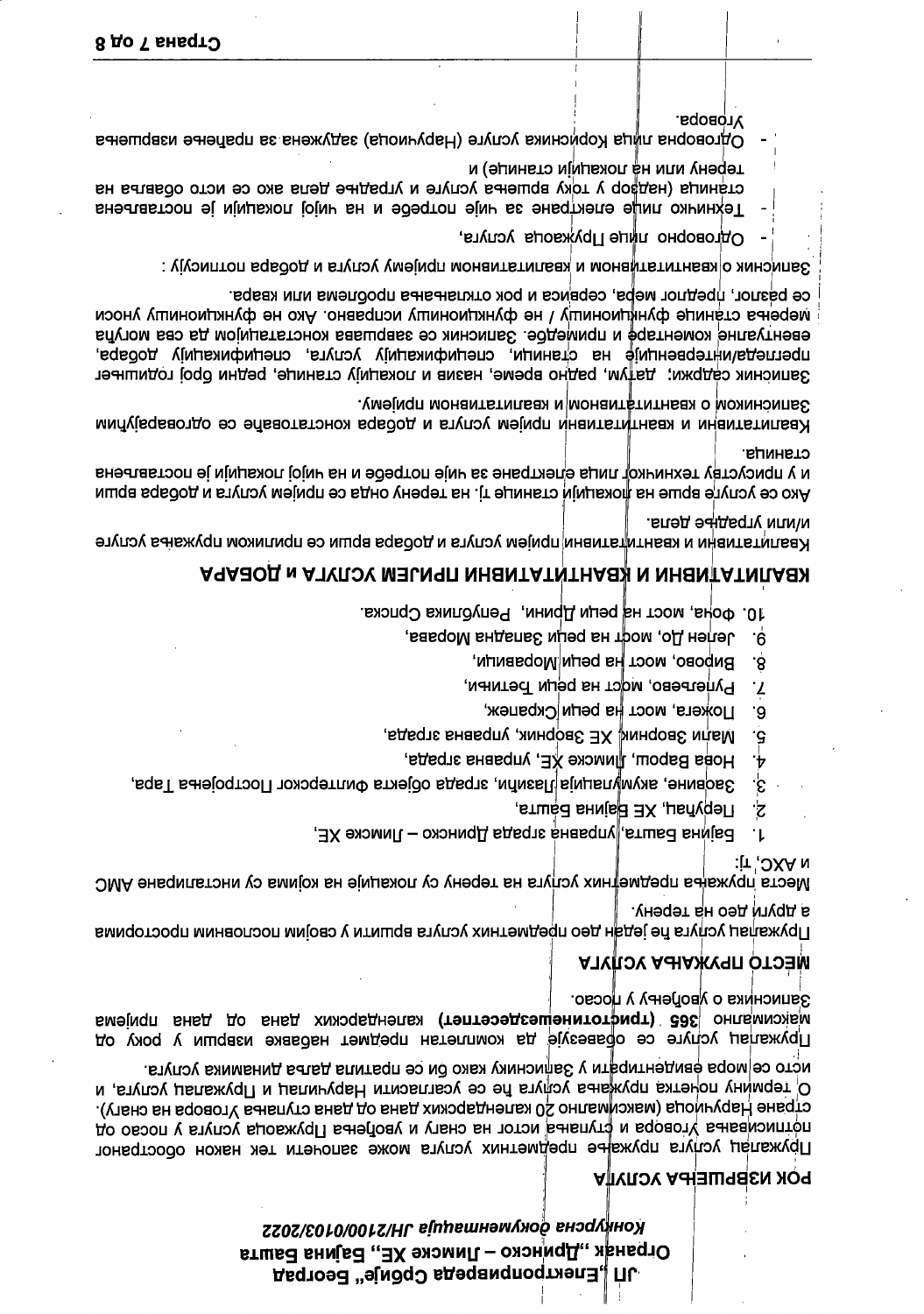### ЈП "Електропривреда Србије" Београд Огранак "Дринско – Лимске ХЕ., Бајина Башта Конкурсна документација ЈН/2100/0103/2022

Одговарајући Записник о квантитативном и квалитативном пријему услуга или добара је обавезан прилог уз Рачун.

У случају да се приликом пријема Услуге утврди да стварно стање не одговара обиму и квалитету, Корисник услуге је дужан да рекламацију записнички констатује и исту одмах достави Пружаоцу услуге.

Пружалац услуге се обавезује да недостатке установљене од стране Корисника услуге приликом квантитативног и квалитативног пријема отклони у року од 8 (словима: осам) дана од момента пријема рекламације о свом трошку. Рекламације се могу односити на : Делове и резервне делове, радове и услуге.

### ГАРАНТНИ РОК

Гарантни рок на уграђене делове не може бити краћи од 24 (словима: двадесетчетири) месеца, од дана сачињавања, потписивања и верификовања Записника о квантитативном и квалитативном пријему добара тј. сваког појединачног уграђеног дела (без примедби).

### НАЧИН ДОДЕЛЕ УГОВОРА НАКОН ПРИМЕНЕ РЕЗЕРВНИХ КРИТЕРИЈУМА

Уколико ни после примене резервног критеријума не буде могуће изабрати најповољнију понуду, најповољнија понуда, у складу са чланом 144. став 6. Закона о јавним набавкама, биће изабрана путем жреба.

Извлачење путем жреба наручилац ће извршити јавно, у присуству понуђача који имају исту најнижу понућену цену и исти понућени гарантни рок. На посебним папирима који су исте величине и боје Наручилац ће исписати називе понуђача, те папире ставити у кутију, одакле ће председник Комисије извући само један папир. Понућачу чији назив буде на извученом папиру биће додељен уговор о јавној набавци, односно биће изабран Одлуком о додели уговора.

Наручилац ће сачинити записник о спроведеном поступку јавног жреба и исти ће доставити свим Понуђачима који су учествовали у поступку.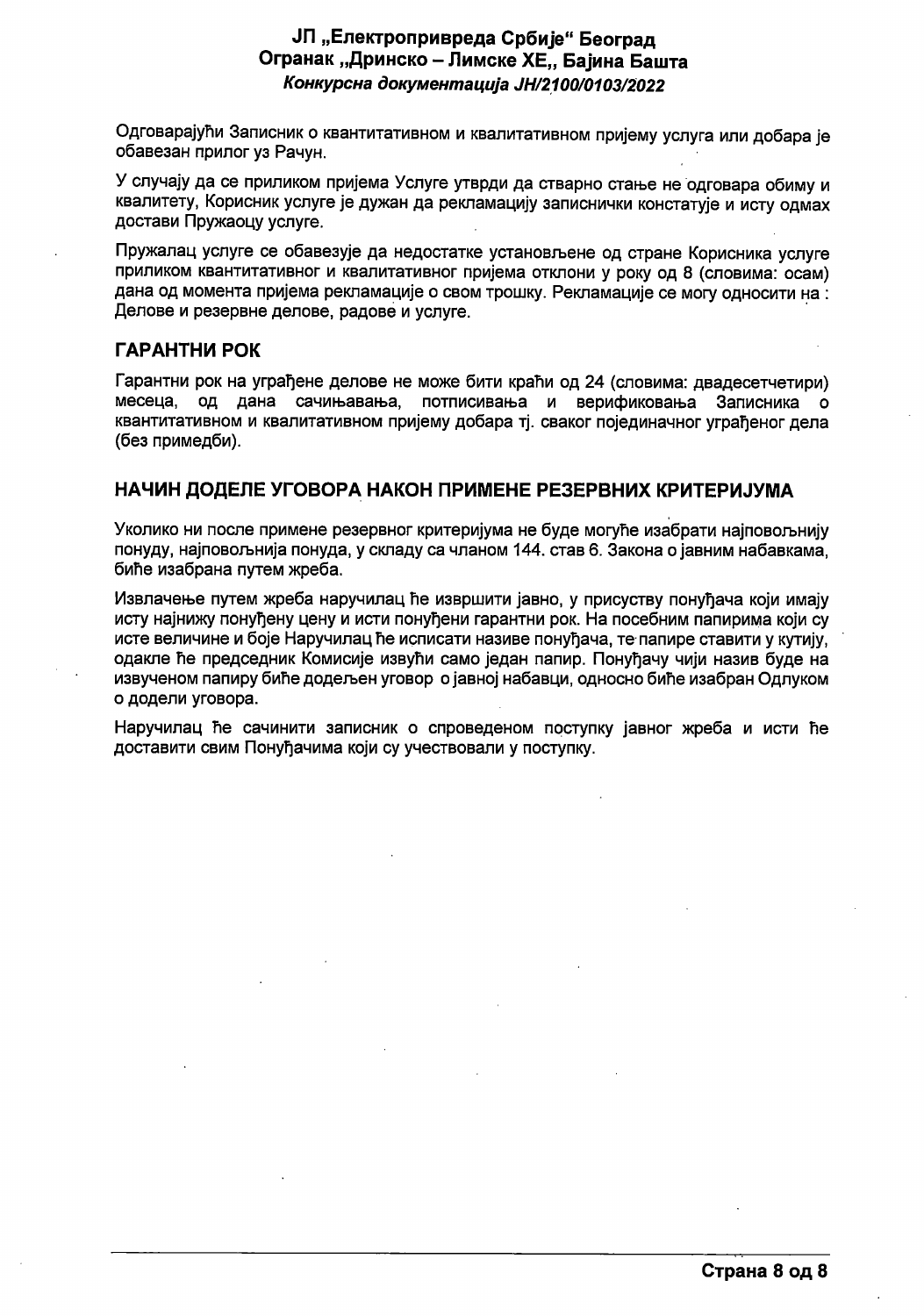Naručilac: Javno preduzeće "Elektroprivreda Srbije" 103920327

Naziv postupka:

Održavanje hidrometeoroloških i hidro stanica u DLHE

```
Referentni broj:
```
<sup>J</sup> N/2100/0103/2022 (953/2022)

# KRITERIJUMI ZA DODELU UGOVORA I OSTALI ZAHTEVI NABAVKE

Deo konkursne dokumentacije koji je generisan putem Portala u slučaju kada je naručilac označio opciju aut¢matskog rangiranja ponuda na Portalu javnih nabavki

| Održavanje hidrometeoroloških i hidro stanica u DLHE<br>Nazivipredmeta / partije:                                               |
|---------------------------------------------------------------------------------------------------------------------------------|
| Naručilac je definisao kriterijume za dodelu ugovora na osnovu:                                                                 |
| Cene                                                                                                                            |
| Izabran način rangiranja prihvatljivih ponuda:                                                                                  |
| Automatsko rangiranje                                                                                                           |
|                                                                                                                                 |
| Ostali zahtevi nabavke (koji nisu navedeni iznad kao kriterijumi)                                                               |
|                                                                                                                                 |
| ROK VAŽENJA PONUDE<br>Naziv:                                                                                                    |
| Jedinica mere: kalendarski dan                                                                                                  |
| Opis i pojašnjenje kriterijuma i dokazi potrebni za proveru:                                                                    |
| Rok važenja ponude ne može biti kraći od 60 (šezdeset) kalendarskih dana od dana otvaranja ponuda                               |
| U slučaju da ponuđač navede kraći rok važenja ponude, ponuda će biti odbijena, kao neprihvatljiva.                              |
| Ograničenja:                                                                                                                    |
| ⊠<br>Ograničena je minimalna vrednost koju ponuđač može da ponudi                                                               |
| Minimalna dozvoljena vrednost: 60,00                                                                                            |
| Ograničena je maksimalna vrednost koju ponuđač može da ponudi<br>$\Box$                                                         |
|                                                                                                                                 |
| <b>GARANTNI ROK</b><br>Naziv:                                                                                                   |
| Jedinica mere: mesec                                                                                                            |
| Opis i pojašnjenje kriterijuma i dokazi potrebni za proveru:                                                                    |
| Garantni rok na ugrađene delove ne može biti kraći od 24 (slovima: dvadesetčetiri) meseca, od dana sačinjavanja, potpisivanja i |
| verifikovanja Zapisnika o kvantitativnom i kvalitativnom prijemu dobara tj. svakog pojedinačnog ugrađenog dela (bez primedbi).  |
| Ograničenja:                                                                                                                    |
| ⊠<br>Ograničena je minimalna vrednost koju ponuđač može da ponudi                                                               |
| Minimalna dozvoljena vrednost: 24,00                                                                                            |
| Ograničena je maksimalna vrednost koju ponuđač može da ponudi                                                                   |
|                                                                                                                                 |

Napomena: U ovom delu navedeni s<mark>u ostali zahtevi nabavke koji nisu prethodno navedeni kao kriterijumi za dodelu ugovora, a ponuđač<br>.</mark> mora na njih da odgovori prilikom p<mark>opunjavanja elektronskog obrasca ponude. Ti zahtevi mogu da se odnose na zahteve nabavke, koje</mark> naručilac smatra relevantnim za zaključenje ugovora i koji se mogu numerički iskazati-

 $\cdots$ 

#### Rezervni kriterijumi

1 <sup>1</sup>

Ukoliko dve ili više ponuda imaju istu najnižu ponuđenu cenu, kao najpovoljnija biće izabrana ponuda onog ponuđača koji je ponudio duži garantni rok.

#### Primena žreba

KRITERIJUMI ZA DODELU UGOVORA I OSTALI ZAHTEVI MABAVKE 1999. U STALI ZAHTERIJUMI ZA USTALI ZAHTEVI ABAVKE 1999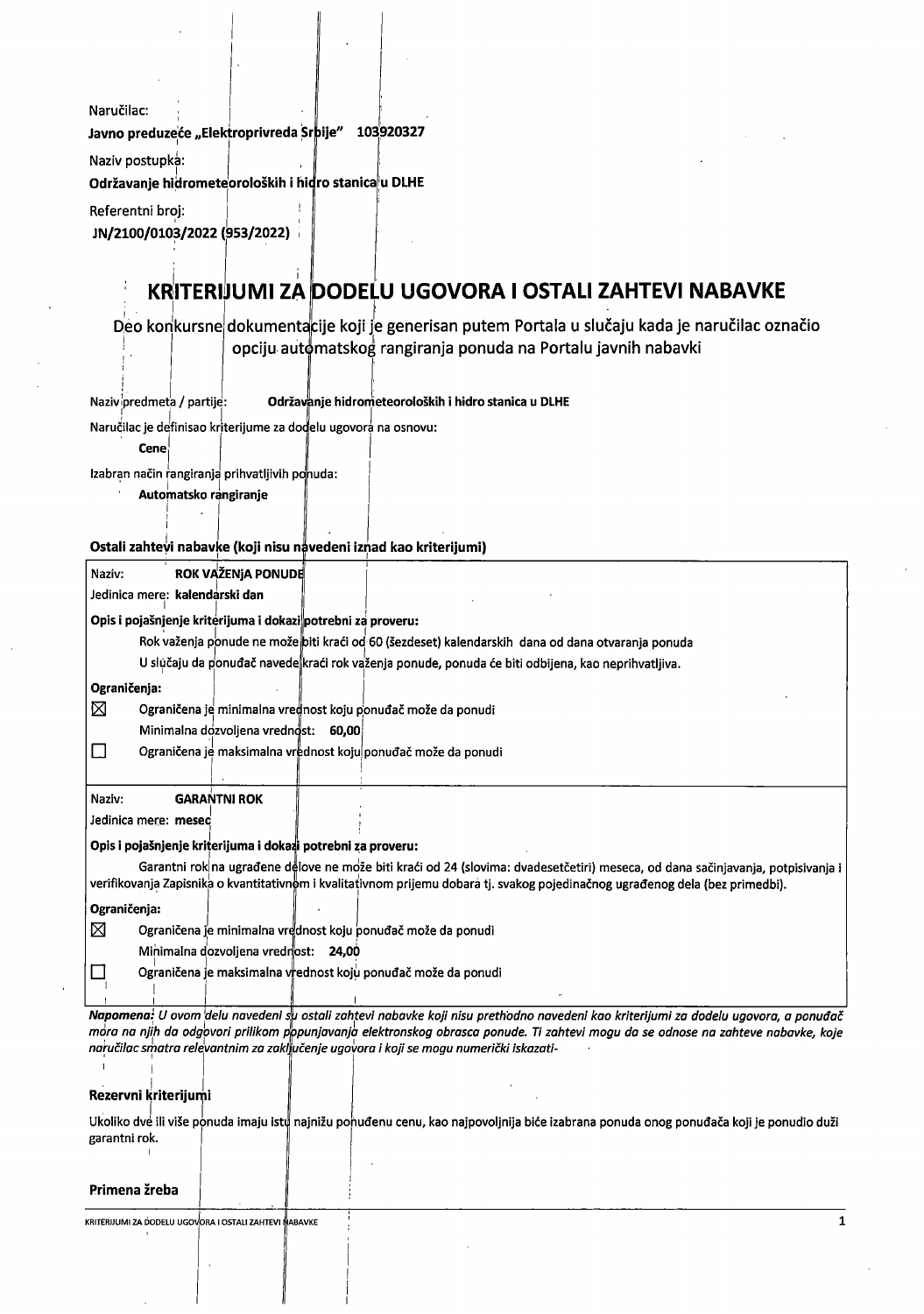Ukoliko nakon rangiranja na osnovu kriterijuma za dodelu i rezervnih kriterijuma (ako su definisani) nije moguće doneti odluku o dodeli ugovora, naručilac će ugovor dodeliti ponuđaču koji bude izvučen putem žreba. Naručilac će obavestiti sve ponuđače koji su podneli ponude o datumu kada će se održati izvlačenje putem žreba. Žrebom će biti obuhvaćene samo one ponude koje su najpovoljnije nakon rangiranja na osnovu kriterijuma za dodelu i rezervnih kriterijuma (ako su definisani).

lzvlačenje putem žreba naručilac će izvršiti javno, u prisustvu ponuđača, i to tako što će nazive ponuđača ispisati na odvojenim papirima, koji su iste veličine i boje, te će sve te papire staviti u providnu kutiju odakle će prvo izvući samo jedan papir. Ponuđaču čiji naziv bude na izvučenom papiru će biti dodeljen ugovor. Nakon izvlačenja prvog papira naručilac izvlači preostale papire jedan po jedan te shodno redosledu kojim su izvučeni rangira preostale ponuđače.

Ponuđačima koji ne prisustvuju ovom postupku, naručilac će dostaviti zapisnik izvlačenja putem žreba.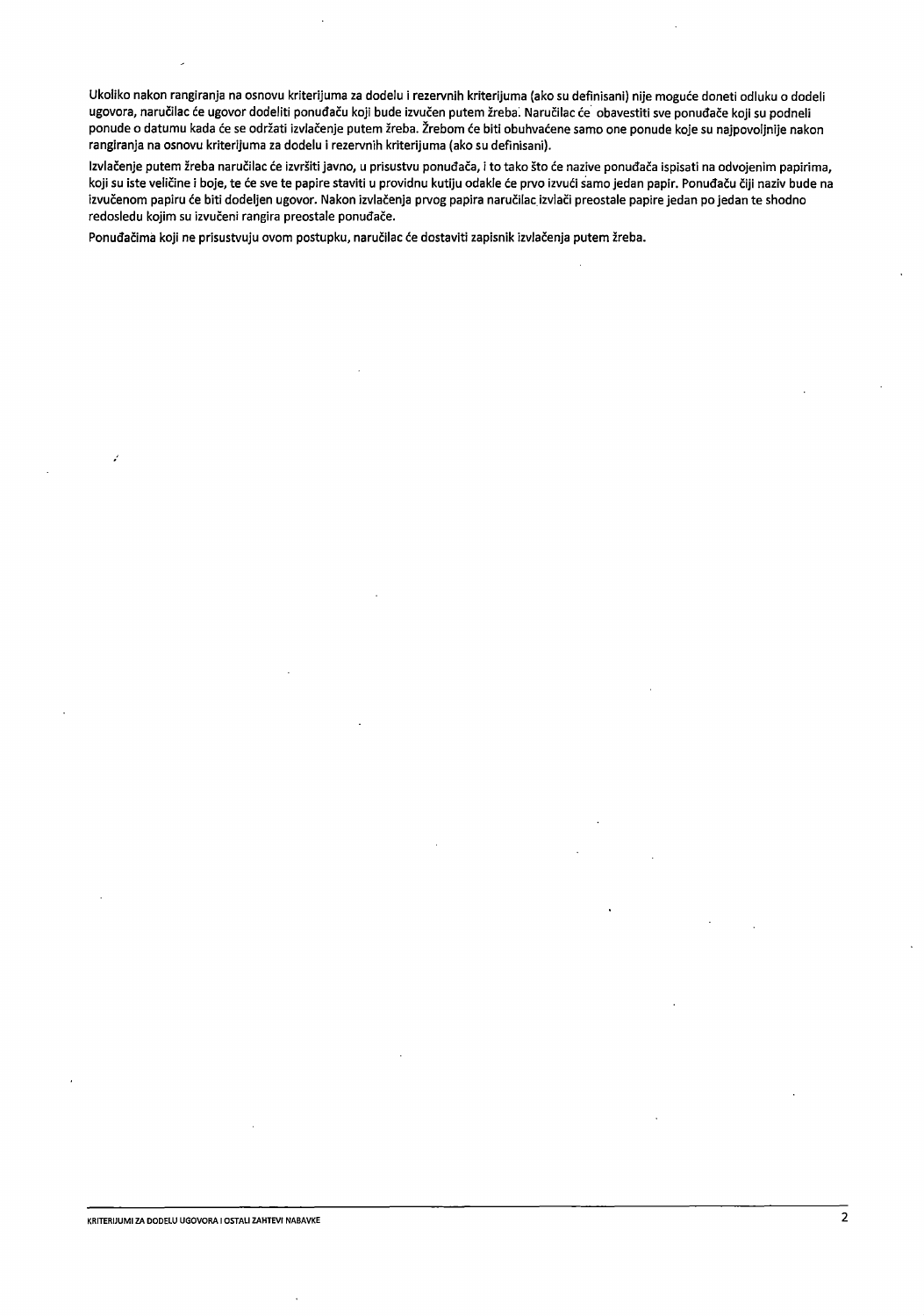# KRITERIJUMI ZA KVALITATIVNI IZBOR PRIVREDNOG SUBJEKTA

## i uputstvo kako se dokazuje ispunjenost tih kriterijuma

#### 1. Osnovi za isključenje

 $\mathcal{A}=\frac{1}{4}\mathcal{A}$ 

 $\mathcal{L}$ 

|               | $ {\bf 1.1}.$ Pravosnažna presuda za jedno ili više $ $ krivičnih dela                                                                                                                                                                                                                                                                                                                                                                                                                                                                                                                                                                                                                                                                                                                                                                                                                                                                                                                                                                                                                                                                                                                                                                                                                                                                                                                                                                                                                                                                                                                                                                                                                                                                                                                                                                                                                                                                                                                                                                                                                    |
|---------------|-------------------------------------------------------------------------------------------------------------------------------------------------------------------------------------------------------------------------------------------------------------------------------------------------------------------------------------------------------------------------------------------------------------------------------------------------------------------------------------------------------------------------------------------------------------------------------------------------------------------------------------------------------------------------------------------------------------------------------------------------------------------------------------------------------------------------------------------------------------------------------------------------------------------------------------------------------------------------------------------------------------------------------------------------------------------------------------------------------------------------------------------------------------------------------------------------------------------------------------------------------------------------------------------------------------------------------------------------------------------------------------------------------------------------------------------------------------------------------------------------------------------------------------------------------------------------------------------------------------------------------------------------------------------------------------------------------------------------------------------------------------------------------------------------------------------------------------------------------------------------------------------------------------------------------------------------------------------------------------------------------------------------------------------------------------------------------------------|
| Pravni osnov: | Član 11‡. stav 1. tač. 1)-Naručilac je dužan da isključi privrednog subjekta iz postupka javne nabavke ako<br>privredni subjekt ne dokaže da on i njegov zakonski zastupnik u periodu od prethodnih pet godina od<br>dana isteka roka za podnošenje ponuda, odnosno prijava nije pravnosnažno osuđen, osim ako<br>pravnosnažnom presudom nije utvrđen drugi period zabrane učešća u postupku javne nabavke, za:<br>(1) krivično delo koje je izvršilo kao član organizovane kriminalne grupe i krivično delo udruživanje radi<br>vršenja krivičnih dela;                                                                                                                                                                                                                                                                                                                                                                                                                                                                                                                                                                                                                                                                                                                                                                                                                                                                                                                                                                                                                                                                                                                                                                                                                                                                                                                                                                                                                                                                                                                                  |
|               | (2) krivično delo zloupotrebe položaja odgovornog lica, krivično delo zloupotrebe u vezi sa javnom<br>nabavkom, krivično delo primanja mita u obavljanju privredne delatnosti, krivično delo davanja mita u<br>obavljanju privredne delatnosti, krivično delo zloupotrebe službenog položaja, krivično delo trgovine<br>uticajem, krivično delo primanja mita i krivično delo davanja mita, krivično delo prevare, krivično delo<br>neosnovanog dobijanja i korišćenja kredita i druge pogodnosti, krivično delo prevare u obavljanju<br>privredne delatnosti i krivično delo poreske utaje, krivično delo terorizma, krivično delo javnog<br>podstidanja na izvršenje terorističkih dela, krivično delo vrbovanja i obučavanja za vršenje terorističkih<br>dela i krivično delo terorističkog udruživanja, krivično delo pranja novca, krivično delo finansiranja<br>terorizma, krivično delo trgovine ljudima i krivično delo zasnivanja ropskog odnosa i prevoza lica u<br>ropskom odnosu.                                                                                                                                                                                                                                                                                                                                                                                                                                                                                                                                                                                                                                                                                                                                                                                                                                                                                                                                                                                                                                                                                             |
| kriterijuma:  | Način dokazivanja ispunjenosti <i>Privredni subjekt dužan je da putem Portala sastavi i uz prijavu/ponudu podnese izjavu o ispunjenosti</i><br>kriterijuma za kvalitativni izbor privrednog subjekta, kojom potvrđuje da ne postoji ovaj osnov za<br>isključenje.<br>Naruč¦lac može da pre donošenja odluke u postupku javne nabavke zahteva od ponuđača koji je dostavio<br>ekonomski najpovoljniju ponudu da dostavi dokaze o ispunjenosti kriterijuma za kvalitativni izbor<br>privrednog subjekta.<br>Smatra se da privredni subjekt koji je upisan u registar ponuđača nema osnova za isključenje iz člana 111.<br>stav 1 tač. 1) Zakona o javnim nabavkama.<br>Nepostojanje ovog osnova za isključenje dokazuje se sledećim dokazima:                                                                                                                                                                                                                                                                                                                                                                                                                                                                                                                                                                                                                                                                                                                                                                                                                                                                                                                                                                                                                                                                                                                                                                                                                                                                                                                                               |
|               | Pravna lica i preduzetnici:<br>1) Potvrda nadležnog Osnovnog suda na čijem području se nalazi sedište domaćeg pravnog lica ili<br>preduzetnika, odnosno sedište predstavništva ili ogranka stranog pravnog lica kojim se potvrđuje da<br>ponuĝač u periodu od prethodnih pet godina od dana isteka roka za podnošenje ponuda, odnosni prijava<br>nije p∤avnosnažno osuđen, osim ako pravnosnažnom presudom nije utvrđen drugi period zabrane<br>učešća u postupku javne nabavke, i to za sledeća krivična dela: krivično delo poreske utaje; krivično delo<br>prevare; krivično delo neosnovanog dobijanja i korišćenja kredita i druge pogodnosti; krivično delo<br>zloupotrebe službenog položaja; krivično delo trgovine uticajem; krivično delo davanja mita; krivično<br>delo trgovine ljudima (za oblike iz člana 388. st. 2, 3, 4, 6, 8 i 9 Krivičnog zakonika) i krivično delo<br>zasnivanja ropskog odnosa i prevoza lica u ropskom odnosu (za oblike iz člana 390. st. 1 i 2 Krivičnog<br>zakonika).<br>2) Potvrda nadležnog Višeg suda na čijem području se nalazi sedište domaćeg pravnog lica ili<br>preduzetnika, odnosno sedište predstavništva ili ogranka stranog pravnog lica kojim se potvrđuje da<br>ponudač u periodu od prethodnih pet godina od dana isteka roka za podnošenje ponuda, odnosni prijava<br>nije pravnosnažno osuđen, osim ako pravnosnažnom presudom nije utvrđen drugi period zabrane<br>učeš‡a u postupku javne nabavke, i to za sledeća krivična dela: krivično delo zloupotrebe službenog<br>položaja, ako vrednost pribavljene imovinske koristi prelazi 1.500.000,00 dinara; krivično delo trgovine<br>ljudima (za oblike iz člana 388. st. 1, 5 i 7 Krivičnog zakonika); krivično delo zasnivanja ropskog odnosa i<br>prevoza lica u ropskom odnosu ako je izvršeno prema maloletnom licu i krivično delo primanja mita.<br>3) Potvrda Posebnog odeljenja Višeg suda u Beogradu za organizovani kriminal kojim se potvrđuje da<br>pravno lice ili preduzetnik nije osuđivano za neka od sledećih krivičnih dela: krivična dela organizovanog |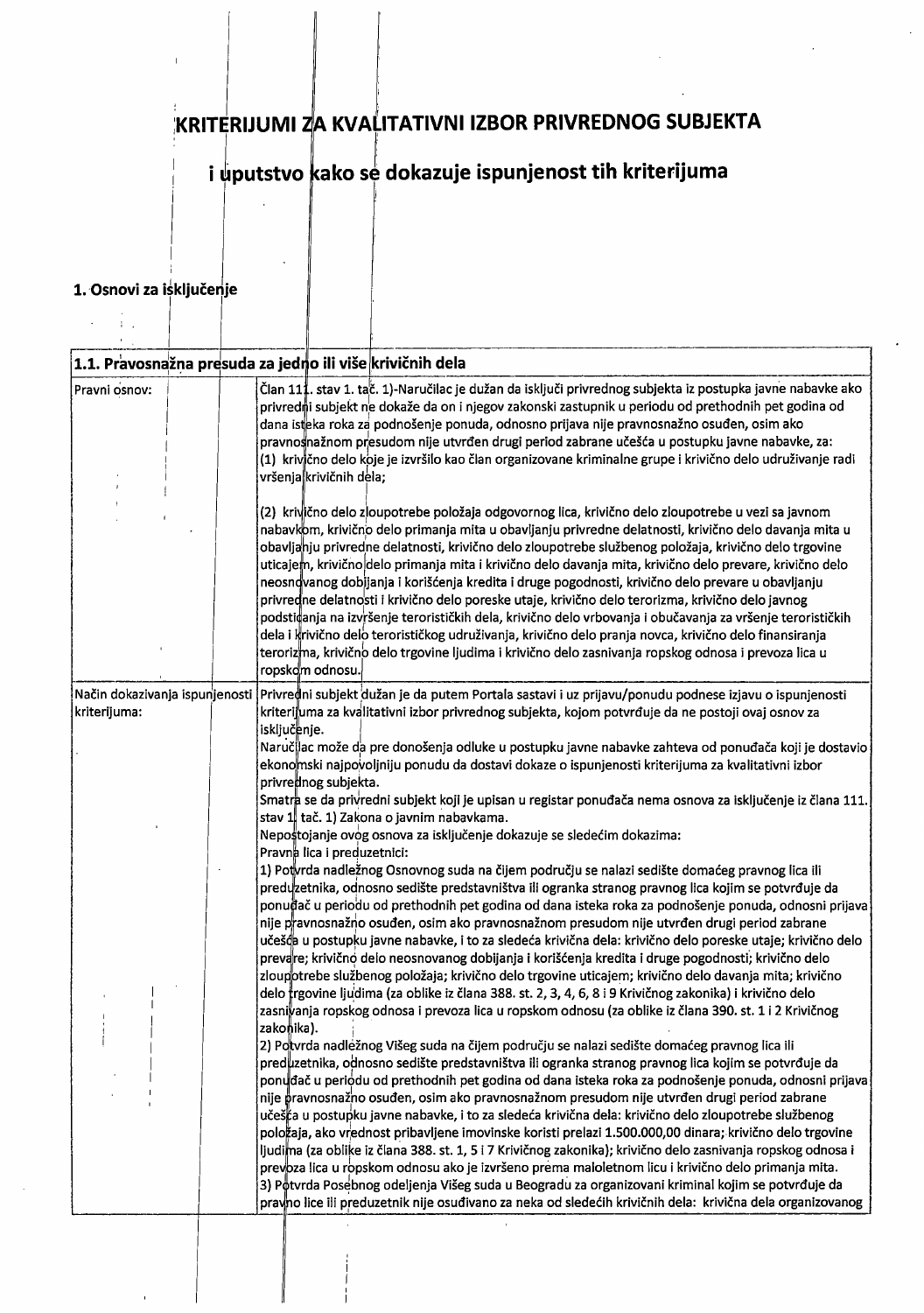|                                       | kriminala; krivično delo udruživanja radi vršenja krivičnih dela; krivično delo zloupotrebe službenog<br>položaja, trgovine uticajem, primanja mita i davanja mita ako je okrivljeni odnosno lice kojem se daje<br>mito službeno ili odgovorno lice koje vrši funkciju na osnovu izbora, imenovanja ili postavljenja od strane<br>Narodne skupštine, predsednika Republike, opšte sednice Vrhovnog kasacionog suda, Visokog saveta<br>sudstva ili Državnog veća tužilaca; krivična dela protiv privrede, ako vrednost imovinske koristi prelazi<br>200.000.000 dinara, odnosno ako vrednost javne nabavke prelazi 800.000.000 dinara i to za: krivično<br>delo zloupotrebe u vezi sa javnim nabavkama, krivično delo primanja mita u obavljanju privredne<br>delatnosti, krivično delo davanja mita u obavljanju privredne delatnosti, krivično delo prevare u<br>obavljanju privredne delatnosti, krivično delo zloupotrebe položaja odgovornog lica, krivično delo pranja<br>novca – u slučaju ako imovina koja je predmet pranja novca potiče iz svih navedenih krivičnih dela;<br>krivično delo javnog podsticanja na izvršenje terorističkih dela; krivično delo finansiranja terorizma;<br>krivično delo terorizma; krivično delo vrbovanja i obučavanja za vršenje terorističkih dela i krivično delo<br>terorističkog udruživanja.<br>4) Potvrda Posebnog odeljenja viših sudova u Beogradu, Novom Sadu, Nišu i Kraljevu za suzbijanje<br>korupcije, kojim se potvrđuje da pravno lice ili preduzetnik nije osuđivano za neka od sledećih krivičnih<br>dela: krivično delo primanje mita u obavljanju privredne delatnosti; krivično delo davanje mita u<br>obavljanju privredne delatnosti; krivično delo zloupotreba u vezi sa javnim nabavkama; krivično delo<br>prevare u obavljanju privredne delatnosti; krivično delo zloupotrebe položaja odgovornog lica i krivično<br>delo pranja novca.<br>Zakonski zastupnici i fizička lica: |
|---------------------------------------|---------------------------------------------------------------------------------------------------------------------------------------------------------------------------------------------------------------------------------------------------------------------------------------------------------------------------------------------------------------------------------------------------------------------------------------------------------------------------------------------------------------------------------------------------------------------------------------------------------------------------------------------------------------------------------------------------------------------------------------------------------------------------------------------------------------------------------------------------------------------------------------------------------------------------------------------------------------------------------------------------------------------------------------------------------------------------------------------------------------------------------------------------------------------------------------------------------------------------------------------------------------------------------------------------------------------------------------------------------------------------------------------------------------------------------------------------------------------------------------------------------------------------------------------------------------------------------------------------------------------------------------------------------------------------------------------------------------------------------------------------------------------------------------------------------------------------------------------------------------------------------------------------------------------------------------------------|
|                                       | 1) Izvod iz kaznene evidencije, odnosno uverenje nadležne policijske uprave MUP-a, kojim se potvrđuje<br>da zakonski zastupnik ili fizičko lice nije osuđivao za sledeća krivična dela:<br>1) krivično delo koje je izvršilo kao član organizovane kriminalne grupe i krivično delo udruživanje radi<br>vršenja krivičnih dela;<br>2) krivično delo zloupotreba položaja odgovornog lica, krivično delo zloupotreba u vezi sa javnom<br>nabavkom, krivično delo primanje mita u obavljanju privredne delatnosti, krivično delo davanje mita u<br>obavljanju privredne delatnosti, krivično delo zloupotreba službenog položaja, krivično delo trgovina<br>uticajem, krivično delo primanje mita i krivično delo davanje mita; krivično delo prevara, krivično delo                                                                                                                                                                                                                                                                                                                                                                                                                                                                                                                                                                                                                                                                                                                                                                                                                                                                                                                                                                                                                                                                                                                                                                                |
|                                       | neosnovano dobijanje i korišćenje kredita i druge pogodnosti, krivično delo prevara u obavljanju<br>privredne delatnosti i krivično delo poreska utaja; krivično delo terorizam, krivično delo javno<br>podsticanje na izvršenje terorističkih dela, krivično delo vrbovanje i obučavanje za vršenje terorističkih<br>dela i krivično delo terorističko udruživanje; krivično delo pranje novca, krivično delo finansiranje<br>terorizma; krivično delo trgovina ljudima i krivično delo zasnivanje ropskog odnosa i prevoz lica u<br>ropskom odnosu.<br>Zahtev se može podneti prema mestu rođenja ili prema mestu prebivališta zakonskog zastupnika ili<br>fizičkog lica. Ukoliko ponuđač ima više zakonskih zastupnika dužan je da dostavi dokaz za svakog od njih.                                                                                                                                                                                                                                                                                                                                                                                                                                                                                                                                                                                                                                                                                                                                                                                                                                                                                                                                                                                                                                                                                                                                                                            |
|                                       | Privredni subjekt koji ima sedište u drugoj državi:<br>Ako privredni subjekt ima sedište u drugoj državi kao dokaz da ne postoji osnov za isključenje naručilac<br>će prihvatiti izvod iz kaznene evidencije ili drugog odgovarajućeg registra ili, ako to nije moguće,<br>odgovarajući dokument nadležnog sudskog ili upravnog organa u državi sedišta privrednog subjekta,<br>odnosno državi čije je lice državljanin. Ako se u državi u kojoj privredni subjekt ima sedište, odnosno<br>državi čiji je lice državljanin ne izdaju navedeni dokazi ili ako dokazi ne obuhvataju sve podatke u vezi sa<br>nepostojanjem osnova za isključenje, privredni subjekt može da, umesto dokaza, dostavi svoju pisanu<br>izjavu datu pod krivičnom i materijalnom odgovornošću, overenu pred sudskim ili upravnim organom,<br>javnim beležnikom ili drugim nadležnim organom te države, u kojoj se navodi da ne postoje navedeni<br>osnovi za isključenje privrednog subjekta.                                                                                                                                                                                                                                                                                                                                                                                                                                                                                                                                                                                                                                                                                                                                                                                                                                                                                                                                                                           |
| Pitanje / traženi podaci u<br>izjavi: | Da li je sam privredni subjekt ili njegov zakonski zastupnik osuđen za jedno ili više krivičnih dela,<br>pravosnažnom presudom donesenom pre najviše pet godina ili duže, ako je pravosnažnom presudom<br>utvrđen duži period zabrane učešća u postupku javne nabavke koji se i dalje primenjuje?                                                                                                                                                                                                                                                                                                                                                                                                                                                                                                                                                                                                                                                                                                                                                                                                                                                                                                                                                                                                                                                                                                                                                                                                                                                                                                                                                                                                                                                                                                                                                                                                                                                 |

 $\hat{\boldsymbol{\beta}}$ 

 $\mathbb{R}^2$ 

 $\hat{\mathcal{S}}$ 

 $\mathcal{L}_{\text{max}}$ 

 $\sim$ 

| 1.2. Porezi i doprinosi |                                                                                                                                                                                                                                                                                                                                                                                                                                                                                                                                                                  |  |  |  |  |  |
|-------------------------|------------------------------------------------------------------------------------------------------------------------------------------------------------------------------------------------------------------------------------------------------------------------------------------------------------------------------------------------------------------------------------------------------------------------------------------------------------------------------------------------------------------------------------------------------------------|--|--|--|--|--|
| Pravni osnov:           | į̇́Član 111. stav 1. tač. 2)-Naručilac je dužan da isključi privrednog subjekta iz postupka javne nabavke ako<br>privredni subjekt ne dokaže da je izmirio dospele poreze i doprinose za obavezno socijalno osiguranje ili<br>da mu je obavezujućim sporazumom ili rešenjem, u skladu sa posebnim propisom, odobreno odlaganje<br>plaćanja duga, uključujući sve nastale kamate i novčane kazne.                                                                                                                                                                 |  |  |  |  |  |
| kriterijuma:            | Način dokazivanja ispunjenosti   Privredni subjekt dužan je da putem Portala sastavi i uz prijavu/ponudu podnese izjavu o ispunjenosti<br>kriterijuma za kvalitativni izbor privrednog subjekta, kojom potvrđuje da ne postoji ovaj osnov za<br>isključenje. Naručilac može da pre donošenja odluke u postupku javne nabavke zahteva od ponuđača<br>koji je dostavio ekonomski najpovoljniju ponudu da dostavi dokaze o ispunjenosti kriterijuma za<br>kvalitativni izbor privrednog subjekta. Smatra se da privredni subjekt koji je upisan u registar ponuđača |  |  |  |  |  |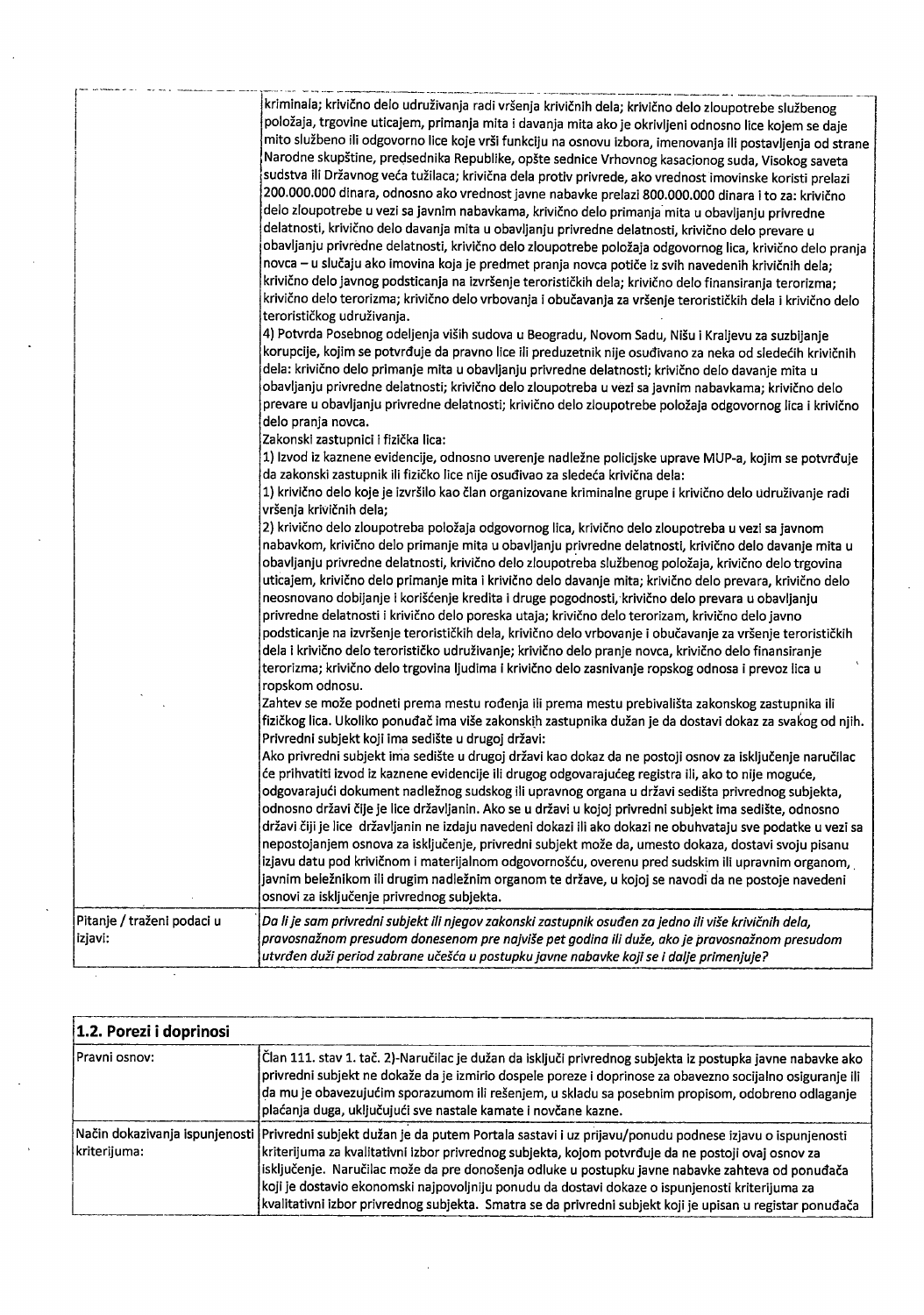|  | nema osr <mark>j</mark> ova za isključenje iz člana 111. stav 1. tač. 2) Zakona o javnim nabavkama.  Nepostojanje ovog<br>osnova za isključenje dokazuje se sledećim dokazima:  1) Potvrda nadležnog poreskog organa da je<br>ponuđač∥zmirio dospele poreze i doprinose za obavezno socijalno osiguranje ili da mu je obavezujućim'<br>sporazumom ili rešenjem, u skladu sa posebnim propisom, odobreno odlaganje plaćanja duga,<br>uključujući sve nastale kamate i novčane kazne.  2) Potvrda nadležnog poreskog organa lokalne<br>samouprave da je ponuđač izmirio dospele obaveze javnih prihoda ili da mu je obavezujućim<br>sporazumom ili rešenjem, u skladu sa posebnim propisom, odobreno odlaganje plaćanja duga,<br>uključujųci sve nastale kamate i novčane kazne. Pravno lice koje se nalazi u postupku privatizacije,<br>umesto dokaza iz tač. 1) i 2), prilaže potvrdu nadležnog organa da se nalazi u postupku privatizacije.<br>Privredni subjekt koji ima sedište u drugoj državi: Ako privredni subjekt ima sedište u drugoj državi kao<br>dokaz da ne postoje osnovi za isključenje naručilac će prihvatiti potvrdu nadležnog organa u državi<br>sedišta privrednog subjekta. Ako se u državi u kojoj privredni subjekt ima sedište, odnosno državi čiji je<br>lice državljanin ne izdaju navedeni dokazi ili ako dokazi ne obuhvataju sve podatke u vezi sa<br>nepostojanjem osnova za isključenje, privredni subjekt može da, umesto dokaza, dostavi svoju pisanu<br>izjavu datu pod krivičnom i materijalnom odgovornošću, overenu pred sudskim ili upravnim organom,<br>javnim beležnikom ili drugim nadležnim organom te države, u kojoj se navodi da ne postoje navedeni<br>osnovi za isključenje privrednog subjekta. |
|--|--------------------------------------------------------------------------------------------------------------------------------------------------------------------------------------------------------------------------------------------------------------------------------------------------------------------------------------------------------------------------------------------------------------------------------------------------------------------------------------------------------------------------------------------------------------------------------------------------------------------------------------------------------------------------------------------------------------------------------------------------------------------------------------------------------------------------------------------------------------------------------------------------------------------------------------------------------------------------------------------------------------------------------------------------------------------------------------------------------------------------------------------------------------------------------------------------------------------------------------------------------------------------------------------------------------------------------------------------------------------------------------------------------------------------------------------------------------------------------------------------------------------------------------------------------------------------------------------------------------------------------------------------------------------------------------------------------------------------------------------------|
|  |                                                                                                                                                                                                                                                                                                                                                                                                                                                                                                                                                                                                                                                                                                                                                                                                                                                                                                                                                                                                                                                                                                                                                                                                                                                                                                                                                                                                                                                                                                                                                                                                                                                                                                                                                  |

|                         |  | Pitanie u iziavi |                                                                      |  |  |                                                                                                          |  |  |
|-------------------------|--|------------------|----------------------------------------------------------------------|--|--|----------------------------------------------------------------------------------------------------------|--|--|
| <i>Porezi</i>           |  |                  | Da li je privredni subjekt izmirio sve svoje dospele obaveze poreza? |  |  |                                                                                                          |  |  |
| <i><b>Doprinosi</b></i> |  |                  |                                                                      |  |  | Da li je privredni subjekt izmirio sve svoje dospele obaveze doprinosa za obavezno socijalno osiguranje? |  |  |
|                         |  |                  |                                                                      |  |  |                                                                                                          |  |  |

|                                               |  | $\vert$ 1.3. Obaveze u oblasti zaštite životne sredine, socijalnog i radnog prava                                                                                                                                                                                                                                                                                                                                                                                                                                                                                           |
|-----------------------------------------------|--|-----------------------------------------------------------------------------------------------------------------------------------------------------------------------------------------------------------------------------------------------------------------------------------------------------------------------------------------------------------------------------------------------------------------------------------------------------------------------------------------------------------------------------------------------------------------------------|
| Pravni osnov:                                 |  | Član 111. stav 1. tač. 3)-Naručilac je dužan da isključi privrednog subjekta iz postupka javne nabavke ako<br>utvrdi da je privredni subjekt u periodu od prethodne dve godine od dana isteka roka za podnošenje<br>ponuda, odnosno prijava, povredio obaveze u oblasti zaštite životne sredine, socijalnog i radnog prava,<br>uključiįjući kolektivne ugovore, a naročito obavezu isplate ugovorene zarade ili drugih obaveznih isplata,<br>uključujući i obaveze u skladu s odredbama međunarodnih konvencija koje su navedene u Prilogu 8.<br>Zakona o javnim nabavkama. |
| kriterijuma:                                  |  | Način dokazivanja ispunjenosti <i>[Privre@ni subjekt</i> dužan je da putem Portala sastavi i uz prijavu/ponudu podnese izjavu o ispunjenosti<br>kriterijuma za kvalitativni izbor privrednog subjekta, kojom potvrđuje da ne postoji ovaj osnov za<br>isključenje. Nepostojanje ovog osnova za isključenje utvrđuje naručilac.                                                                                                                                                                                                                                              |
|                                               |  | Pitanje u izjavi                                                                                                                                                                                                                                                                                                                                                                                                                                                                                                                                                            |
| Povreda obaveza u oblásti<br>životne sredine  |  | Da li je privredni subjekt, prema svom saznanju, povredio obaveze u oblasti zaštite životne sredine?                                                                                                                                                                                                                                                                                                                                                                                                                                                                        |
| Povreda obaveza u oblasti<br>socijalnog prava |  | Da li je privredni subjekt, prema svom saznanju, povredio obaveze u oblasti socijalnog prava?                                                                                                                                                                                                                                                                                                                                                                                                                                                                               |
| Povreda obaveza u oblasti<br>radnog prava     |  | Da li je privredni subjekt, prema svom saznanju, povredio obaveze u oblasti radnog prava?                                                                                                                                                                                                                                                                                                                                                                                                                                                                                   |

| Član å11. stav 1. tač. 4)-Naručilac je dužan da isključi privrednog subjekta iz postupka javne nabavke ako<br>Pravni osnov:<br>¦post¢ji sukob interesa, u smislu Zakona o javnim nabavkama, koji ne može da se otkloni drugim merama.<br>¦krite¦ijuma za kvalitativni izbor privrednog subjekta, kojom potvrđuje da ne postoji ovaj osnov za<br>isključenje. Nepostojanje ovog osnova za isključenje utvrđuje naručilac.<br>Da lilje privredni subjekt svestan nekog sukoba interesa  zbog svog učestvovanja u postupku javne | 1.4. Sukob interesa |          |  |
|-------------------------------------------------------------------------------------------------------------------------------------------------------------------------------------------------------------------------------------------------------------------------------------------------------------------------------------------------------------------------------------------------------------------------------------------------------------------------------------------------------------------------------|---------------------|----------|--|
| Način dokazivanja ispunjenosti  Privredni subjekt dužan je da putem Portala sastavi i uz prijavu/ponudu podnese izjavu o ispunjenosti<br>kriterijuma:<br>Pitanje / traženi podaci u                                                                                                                                                                                                                                                                                                                                           |                     |          |  |
|                                                                                                                                                                                                                                                                                                                                                                                                                                                                                                                               |                     |          |  |
|                                                                                                                                                                                                                                                                                                                                                                                                                                                                                                                               | izjavi:             | nabävke? |  |

| 1.5. Neprimeren uticaj na postupak |                                                                                                            |  |
|------------------------------------|------------------------------------------------------------------------------------------------------------|--|
| Pravni osnov:                      | Član 111. stav 1. tač. 5)-Naručilac je dužan da isključi privrednog subjekta iz postupka javne nabavke ako |  |
|                                    | Jutvrdi da je privredni subjekt pokušao da izvrši neprimeren uticaj na postupak odlučivanja naručioca ili  |  |